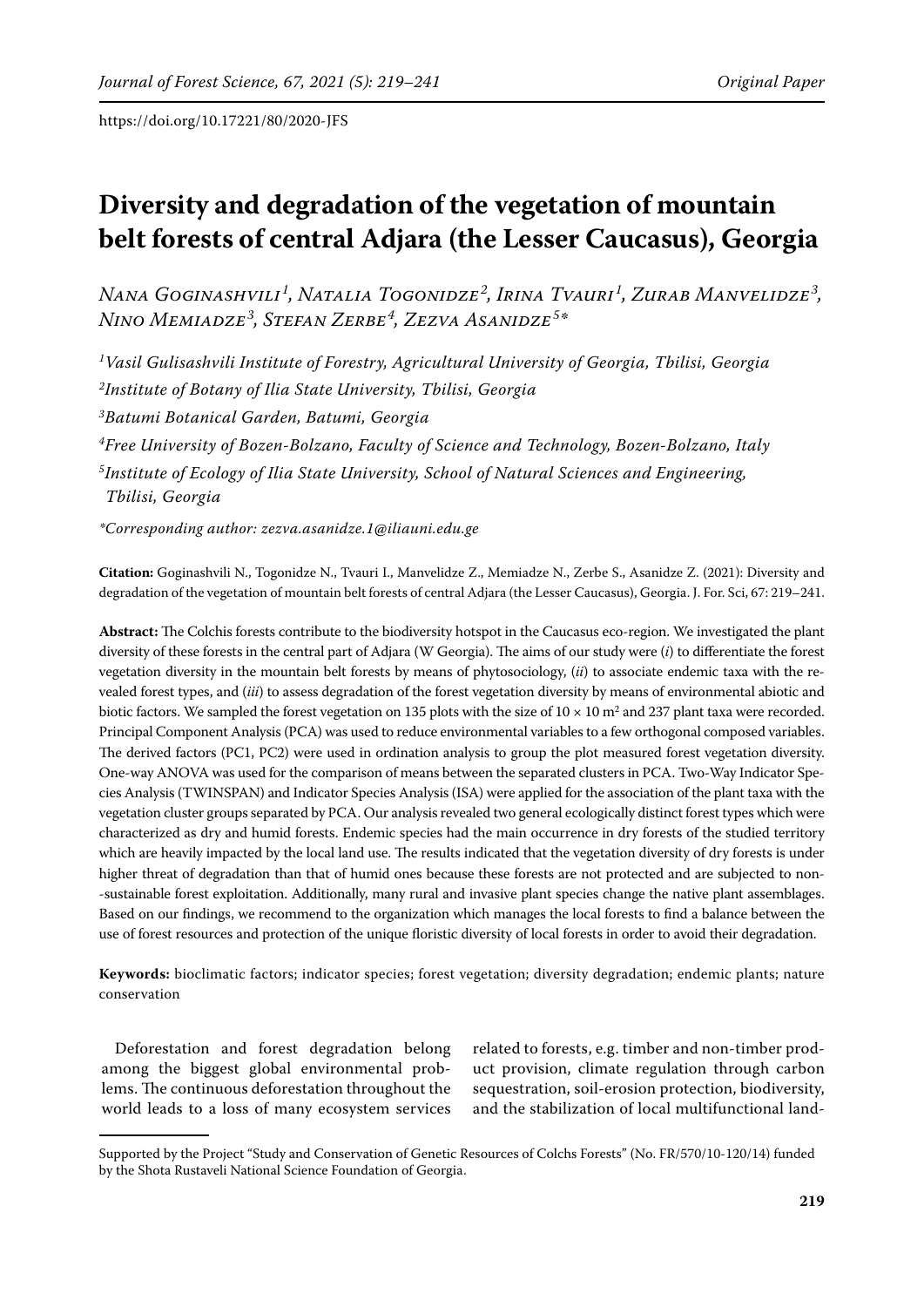use systems (FAO 2011, 2018; IUCN 2017). Additionally, to the tropical and subtropical climate zones, deforestation and loss of the forest diversity are of growing concern in the world's mountainous regions. In Central Asia and the Caucasus region where almost half of the population lives in rural areas under socially vulnerable conditions, deforestation and forest degradation have been significantly intensified in the last few centuries (Akhalkatsi 2015; Zerbe et al. 2020). Where the use of forest resources and livestock agriculture are the major sources of income for the communities, the growing population is favouring further forest degradation (UNECE, FAO 2019).

With around 40% (6 970 000 ha), forests cover a larger area in Georgia. State forests cover about 3 M ha, out of which 2.3 M ha (76.4%) are available for the extraction of timber and other forest resources. In the recent period, about 23.65% of the local forests are classified as protected forests in Georgia, which is an alarming fact due to poor development of the forestry sector and mechanisms of the restoration of forest habitats in the country (Akhalkatsi 2015). For sustainable forest management and protection of forest resources, comprehensive knowledge of forest biodiversity is crucial. This has been proved for many countries in Europe by the respective ecological forest surveys (e.g. Leuschner, Ellenberg 2017). In Georgia, however, there is still a lack of the latest ecological forest surveys which should be the basis for the future sustainable forest management and could also serve as methodological blueprints for other Central Asian mountain areas.

The Caucasus is one of the most important world's ecoregions with a unique biological diversity (Davis, Heywood 1994; Myers et al. 2000; Olson, Dinerstein 2002). The westernmost part of Georgia, also known as Colchis, is a biodiversity hotspot located in the western Caucasus which shelters the relict flora of the Tertiary geological period (Zazanashvili et al. 2000; Nakhutsrishvili 2012). The Adjara-Shavsheti region is considered to be the southern geographical bound of the range of the particular Colchis forests (Ketzkhoveli 1959; Dolukhanov 2010; Nakhutsrishvili 2012) which stretch along the Black Sea coastline. The forest habitats occur from the lowlands up to about 2 400 m a.s.l. and cover almost 70% of the land of the Adjara region.

With regard to their vegetation, the Colchis forests were well studied in the period of the former

Soviet Union, applying the then common phytocoenological methodologies and nomenclature (Grossheim 1936; Ketzkhoveli 1959; Dolukhanov 2010). Supraregional modern phytocoenological and phytogeographical approaches, however, are widely missing particularly for forests. According to the current European vegetation typology, the mountain belt forests in the Colchis constitute a particular altitudinal forest zone (Leuschner, Ellenberg 2017) with differentiation of the lower, middle and upper ranges in the southern Caucasus (Nakhutsrishvili 2012; Nakhutsrishvili, Abdaladze 2017). Up to present, data on forest vegetation diversity of the Adjara region is very limited, in particular as an important basis for phytogeography, biodiversity, and nature conservation management. To our knowledge, no study of degradation of the forest vegetation diversity in the Adjara region with regard to a decline of its unique occurrence of threatened and endemic species has been carried out yet and there are habitats of several rare and narrow endemic plant species. Some particular endemic species which are associated with the Colchis forests were only poorly studied (Manvelidze et al. 2009).

Accordingly, we focus on the forests of the mountain belt in the central part of Adjara. The aims of our study are (*i*) to differentiate the forest vegetation diversity in the mountain belt forests of the central Adjara by means of phytosociology, (*ii*) to associate endemic taxa with the revealed forest types, and (*iii*) to find the link between environmental factors and species richness and abundance of the invasive alien plants (IAPs) which are the indicators of degradation of the floristic diversity of the forest vegetation. From our results, we assess the threat of vegetation diversity decline in the Colchis forests and derive recommendations for nature conservation management.

# **MATERIAL AND METHODS**

**Study area.** The surveyed mountain belt forests cover the territories of the municipalities of Keda, Shuakhevi, and Khulo in the central part of Adjara in west Georgia (Figure 1). The coordinates and descriptive data of the surveyed territory are shown in Table 1. The landscape is mountainous. However, a significant part is covered by the V-shaped valley of the Adjaristskali River gorge which forms a depression in the surroundings of the municipalities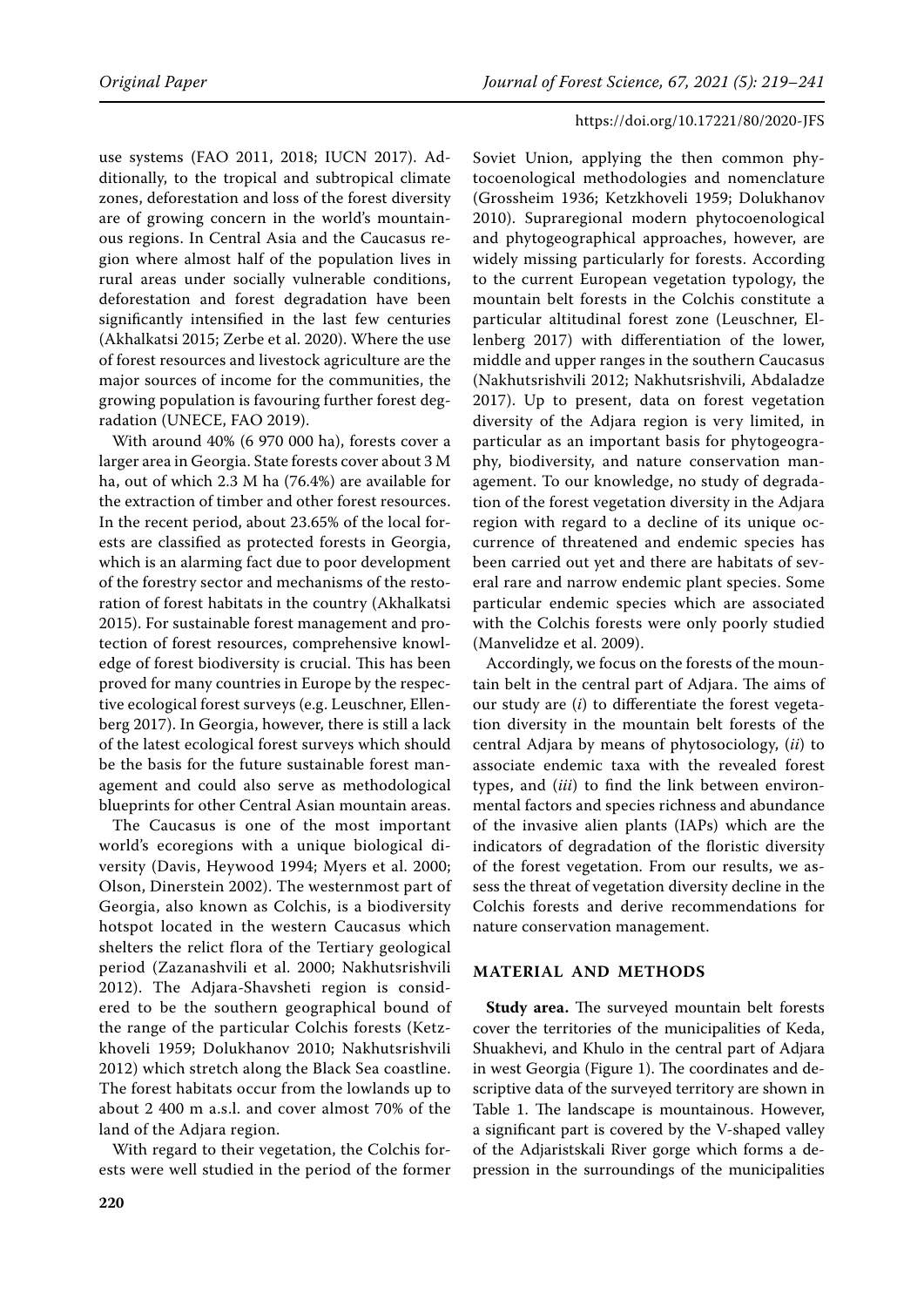

Figure 1. Features of the major components of the landscape of Adjara: (A) distribution of the river network and location of the protected areas: 1 – Kobuleti Managed Reserve; 2 – Kintrishi National Park; 3 – Mtirala National Park; 4 – Machakhele National Park; (B) distribution of the settlements and state forests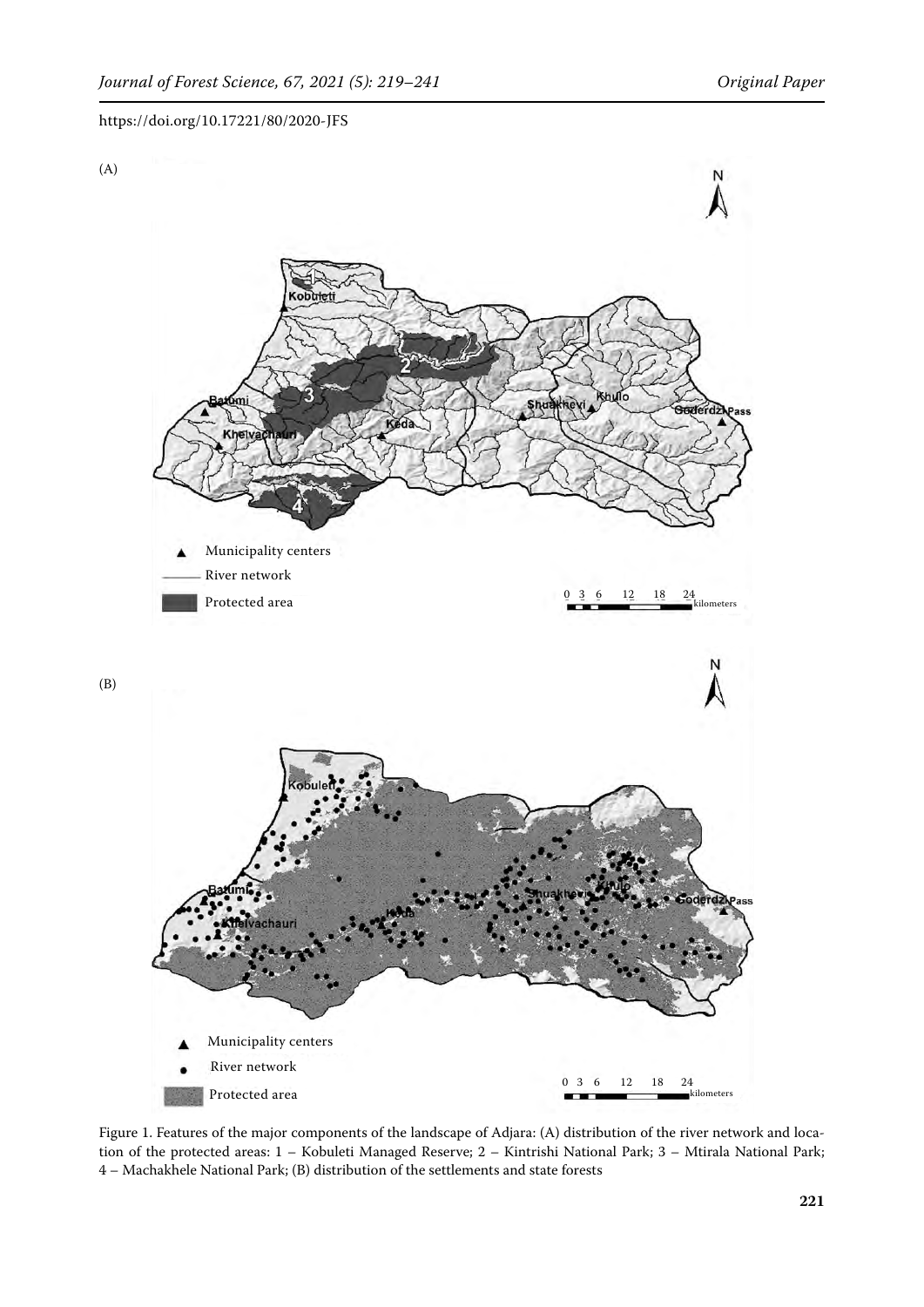|                                                                                                                                                                                                                                                                                                                         |                              | Amount                      |                                                                                                                                                                                                                                                                                                                                                                                                                                                                                                                                                                                                                          |                                          |                                                               |
|-------------------------------------------------------------------------------------------------------------------------------------------------------------------------------------------------------------------------------------------------------------------------------------------------------------------------|------------------------------|-----------------------------|--------------------------------------------------------------------------------------------------------------------------------------------------------------------------------------------------------------------------------------------------------------------------------------------------------------------------------------------------------------------------------------------------------------------------------------------------------------------------------------------------------------------------------------------------------------------------------------------------------------------------|------------------------------------------|---------------------------------------------------------------|
| Type of the surveyed forests                                                                                                                                                                                                                                                                                            | Municipality<br>and site No. | of the<br>surveyed<br>plots | Average distance<br>Coordinates<br>from the<br>road verges river beds<br>100 <sub>m</sub><br>Lat.: 41.548004<br>vector/<br>Lon.: 41.74418<br>50 <sub>m</sub><br>Alt.: 320<br>altitudinal<br>100 <sub>m</sub><br>Lat.: 41.56978<br>vector/<br>Lon.: 41.97723<br>50 m<br>Alt.: 520<br>altitudinal<br>150 <sub>m</sub><br>Lat.: 41.54409<br>vector/<br>Lon.: 42.137613<br>70 m<br>Alt.: 1 295<br>altitudinal<br>100 <sub>m</sub><br>Lat.: 41.64197<br>vector/<br>Lon.: 42.15655<br>50 m<br>Alt.: 650<br>altitudinal<br>300 <sub>m</sub><br>Lat.: 41.67274<br>vector/<br>Lon.: 42.01446<br>180 m<br>Alt.: 700<br>altitudinal | from the                                 |                                                               |
| Mixed broadleaf forests with beech and chestnut<br>and Pontic Rhododendron understory;<br>Chestnut forest stands with shrub and herbaceous<br>understory.                                                                                                                                                               | Keda<br>No.1                 | 10                          |                                                                                                                                                                                                                                                                                                                                                                                                                                                                                                                                                                                                                          |                                          | 100 <sub>m</sub><br>vector/<br>50 <sub>m</sub><br>altitudinal |
| Mixed broadleaf and coniferous forest with beech,<br>Oriental spruce and Pontic Rhododendron understory;<br>Broadleaf forest with beech, common hornbeam and<br>herbaceous understory;<br>Mixed riparian forest with alder, hop-hornbeam,<br>oriental spruce and herbaceous understory;                                 | Keda<br>No. 2                | 15                          |                                                                                                                                                                                                                                                                                                                                                                                                                                                                                                                                                                                                                          |                                          | 50 <sub>m</sub><br>vector/<br>20 <sub>m</sub><br>altitudinal  |
| Mixed forests with pine, oriental hornbeam and<br>herbaceous understory;<br>Oak-pine forest stands with herbaceous understory;<br>Riparian forest with alder, hazelnut, willow, hop-<br>hornbeam and herbaceous understory.                                                                                             | Keda<br>No.3                 | 15                          |                                                                                                                                                                                                                                                                                                                                                                                                                                                                                                                                                                                                                          |                                          | 150 m<br>vector/<br>100 <sub>m</sub><br>altitudinal           |
| Pine forests with Cytisus ruthenicus<br>and herbaceous understory;<br>Oak forest stands with salvia cistus<br>and herbaceous understory;<br>Broadleaf forest with beech, common hornbeam<br>and herbaceous understory;<br>Mixed riparian forest with alder, hop-hornbeam,<br>oriental spruce and herbaceous understory. | Shuakhevi<br>No.4            | 20                          |                                                                                                                                                                                                                                                                                                                                                                                                                                                                                                                                                                                                                          |                                          | 100 <sub>m</sub><br>vector/<br>50 <sub>m</sub><br>altitudinal |
| Oak forest stands with shrub and herbaceous<br>understory;<br>Pine forest stands with herbaceous understory;<br>Shrubbery with oriental hornbeam,<br>Astragal species and herbaceous understory;<br>Riparian forest with alder, hazelnut, willow,<br>hop-hornbeam and herbaceous understory;                            | Shuakhevi<br>No. 5           | 20                          |                                                                                                                                                                                                                                                                                                                                                                                                                                                                                                                                                                                                                          |                                          | 100 <sub>m</sub><br>vector/<br>50 <sub>m</sub><br>altitudinal |
| Mixed forests with beech and oriental spruce<br>Mixed riparian forest with alder, hop-hornbeam,<br>oriental spruce and herbaceous understory.                                                                                                                                                                           | Shuakhevi-<br>Khulo<br>No. 6 | 20                          | Lat.: 41.5714<br>Lon.: 42.26381<br>Alt.: 810                                                                                                                                                                                                                                                                                                                                                                                                                                                                                                                                                                             | 200 m<br>vector/<br>120 m<br>altitudinal | $100 \text{ m}$<br>vector/<br>50 <sub>m</sub><br>altitudinal  |
| Mixed forests with beech and oriental spruce<br>Mixed riparian forest with alder, hop-hornbeam,<br>oriental spruce and herbaceous understory;<br>Fir and oriental spruce forest stands.                                                                                                                                 | Khulo<br>No. 7               | 20                          | Lat.: 41.67139<br>Lon.: 42.34855<br>Alt.: 1 100                                                                                                                                                                                                                                                                                                                                                                                                                                                                                                                                                                          | 200 m<br>vector/<br>120 m<br>altitudinal | 70 m<br>vector/<br>50 m<br>altitudinal                        |
| Mixed forests with beech and oriental spruce<br>Mixed riparian forest with alder, hop-hornbeam,<br>oriental spruce and herbaceous understory.                                                                                                                                                                           | Khulo<br>No. 8               | 15                          | Lat.: 41.57312<br>Lon.: 42.36986<br>Alt.: 935                                                                                                                                                                                                                                                                                                                                                                                                                                                                                                                                                                            | 200 m<br>vector/<br>120 m<br>altitudinal | 120m<br>vector/<br>70 m<br>altitudinal                        |

# Table 1. Description of the surveyed territory

Lat. – latitude; Lon. – longitude; Alt. – altitude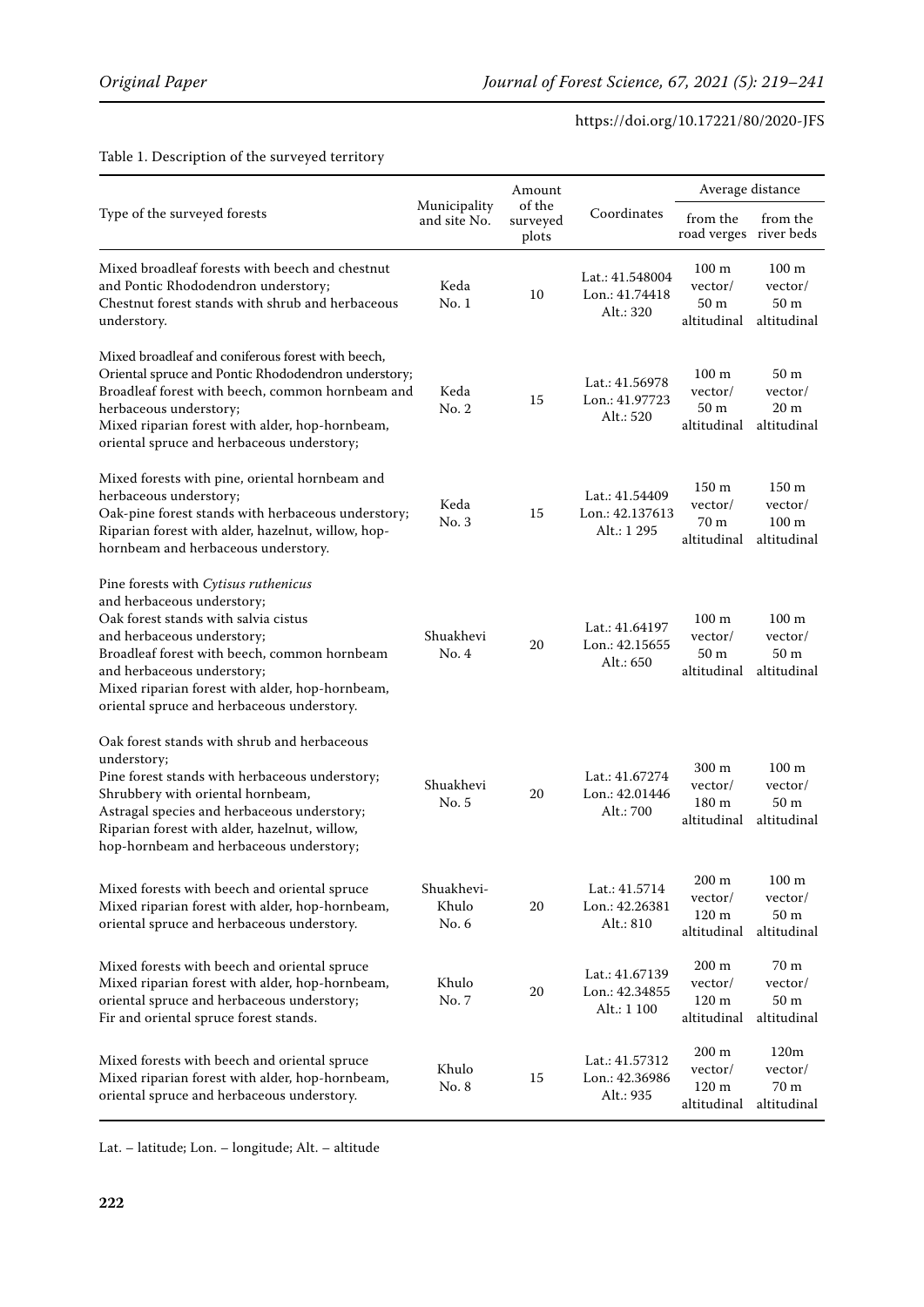of Keda and Shuakhevi. The territory of Adjara is considered as one of the wettest temperate regions in the northern hemisphere. The range of the mean annual precipitation from the lowlands to the high mountains is 1 800–2 800 mm, with a maximum over more than 4 000 mm on Mount Mtirala in the Black Sea coastal area and 4 500 mm at the highest altitudes of the Meskhetian mountain range (Kolakovsky 1961; Tabidze, Tskhovrebashvili 2000). In contrast, the central part of the region along the middle reaches of the Ajaristskali River is drier with a max. of 1 100 mm. The lowest precipitation is recorded in May with about 80 mm and the highest amount in December with about 190 mm. The mean annual temperature in the study area is 19.6 °C, with an average minimum of  $-1.7$  °C (UNDP 2013).

River gorges in the central Adjara are composed of sandstones, Palaeocene-Low Eocene clay andesites and conglomerate sediments of the Quaternary geological period (Tabidze, Tskhovrebashvili 2000). On the foothills and mountain slopes, Eocene volcanic bedrocks (mainly andesites), marls, Palaeozoic granites and sandstone (flysch) are most frequent (Maruashvili 1964; Tskhovrebashvili 1978). Soils in the middle mountain belt of Adjara are represented by alluvial soils, yellow-brown forest soils, brown forest acid soils (umbric Cambisols) and brown forest podzolized soils (Maruashvili 1964; Urushadze 2013; Elizbarashvili et al. 2006).

The forests of our study site are characterized by various mixtures of oak, pine, beech, and chestnut. The riparian forests are considered azonal. The forests of the central part of Adjara which occur between the Adjara-Imereti and Adjara-Savsheti ranges, harbour unique habitats of mixed broadleafconiferous, broadleaf and mixed riparian forests. Evergreen and wintergreen shrub species are forming the forest understorey and floristic elements common to the semi-arid shrubbery and forests of the Middle East and eastern parts of Georgia. The state forests in the central part of Adjara are under equal anthropogenic impact. Low and moderately inclined slopes favour wood logging and livestock agriculture with vast pastures. Only a small part of forests is designated as protected area shown in Figure 1A (Davitadze 2013; UNDP 2013), which comprises the Kintrishi National Park (10 703 ha), Kintrishi Protected Landscape (3 190 ha), Mtirala National Park (15 806 ha), Machakhela National Park (8 733 ha), Kobuleti State Reserve (33 125 ha) and Kobuleti Managed Reserve (43 875 ha). For those forests not under a protection status, degradation has been reported due to the long-term anthropogenic impact (Ketzkhoveli 1959). The most densely populated area is situated within the range of the sub-mountain belt in Adjara (Figure 1B).

According to the latest forest survey, 92% of the forests are owned by the State of Georgia and up to 8% are in private ownership in Adjara (Todradze, Shavishvili 2018). More than two thirds of the landscape of this region are mountainous and 44% of the local landscapes is harsh due to a strong inclination of their slopes, which makes difficult to develop forest management strategies.

The vegetation of Adjara harbours 1 837 species of vascular plants which represent 742 genera and 160 families. There are 128 woody species with 57 tree and 71 shrub species. A total of 237 species are considered the exotic ones with 44 adventive, 11 invasive, 42 subspontaneous, 109 naturalized, and 31 feral species (Kolakovsky 1961; Dimitreewa 1990). The region is inhabited by 48 taxa of rare and endemic plants, out of which 26 occur in mountain forests (Manvelidze et al. 2009).

Mountain belt forests are distributed from 300 to 1 900 m a.s.l. in Adjara and they generally occupy its central part. These forests also occur in the other parts of the region, for example in the Chakvi mountain range located in the adjacent area of the Black Sea shore or in the valley of the Chirukhistskali River located in the southeastern part of the region. However, no oak-hornbeam, pure oak and especially pine stands occur there. The most probable reasons for this dissimilarity are: (*i*) the instant change in the hypsometric gradient within the short spatial ranges; (*ii*) strong influence of the seaside humidity on the microclimate of the Chakvi range. Mtirala Mountain (1 381 m a.s.l.) is a massif of the Chakvi mountain range, which is the most humid place in the Caucasus, where the maximum amount of annual precipitation reaches 4 000 mm; and (*iii*) the humidity produced by the river network in Adjara; this network is extremely rich and covers the entire region (Figure 1A). The humidity produced by the rivers must serve as an amplifying factor of the air and soil humidity limiting the distribution of several woody and herbaceous species in the microhabitats of the lowland and mountain belt forests.

Historical and ethnographic data (Braund, Nelson 1995; Asatiani, Janeliże 2009) explain that the central and lowland areas of Adjara have been the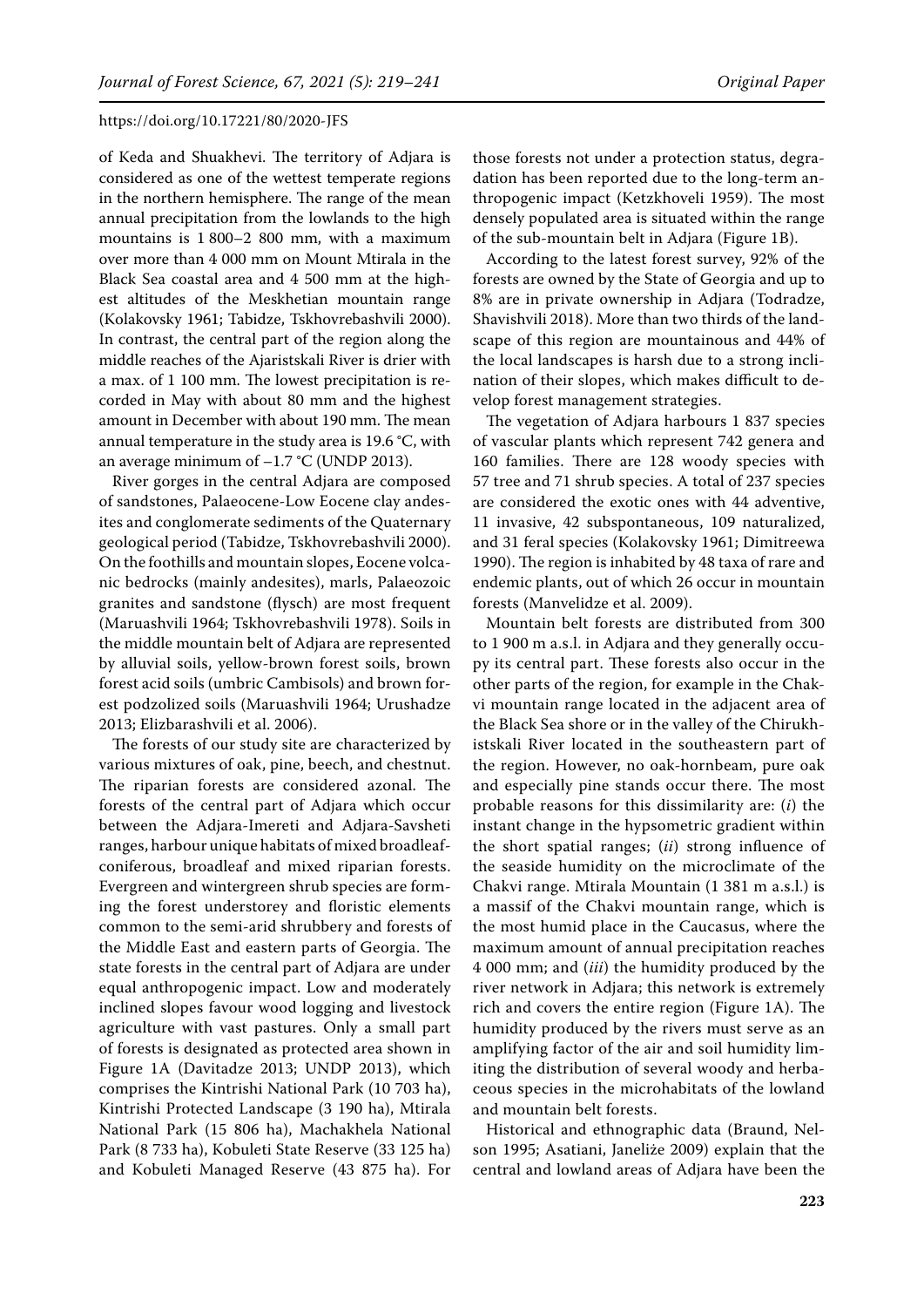most populated in the region since the  $7<sup>th</sup>$  century BC. These areas are the basic territories of the distribution of the mountain belt forests in Adjara which are densely populated also in the modern period (Figure 1B). Livestock farming is the major agricultural activity in the mountain areas of Adjara in the modern period. Wood is produced for the domestic use, however this resource is also the main source of the income for the local people who live in poverty.

**Collection of field data.** Vegetation sampling was conducted on 135 plots distributed on 8 sites of the sample collection. The size of the used experimental plots was  $10 \times 10$  m<sup>2</sup>, which fits the standard of the sampling of the diversity of degraded forests. The sampling was done in summer 2018, following the phytosociological methodology of Braun-Blanquet (1932). The spatial range of the sample distribution covered forests in the territories of the municipalities Keda, Shuakhevi and Khulo located in the valleys of the Shirukhistskali and Shuakhevistskali Rivers (Figure 2).Field sampling covered mountain belt forests within the altitudinal range from 170 to 1 170 m a.s.l. However, the basic number of the plots was concentrated in the range between 380 and 1 000 m a.s.l. (Figure 3).

For the statistical analysis, the abundance data according to Braun-Blanquet (1932) were converted into mean species cover (%) according to Peet and Roberts (2013). For each vegetation plot, species richness and evenness were calculated following Bonham (2013) and Magurran (2013). Site parameters recorded on the vegetation plots and methodology applied with references are provided in Table 2. The identification of the plant species followed the 'Flora of Adjara' Dimitreewa (1990) and checklists of the local flora Gagnidze et al. (2005) and Davlianidze et al. (2018). Information on habitat preferences of the plant species was derived from Dimitreewa (1990), Dolukhanov (2010), and Nakhutsrishvili (2012). Species nomenclature and validity of the taxonomic statuses of the plant taxa were verified using the online taxonomic database "The Plant List" (The Plant List, 2010).

**Data analysis.** Together with the topographic variables (Table 2), we also used 19 bioclimatic variables with  $1 \text{ km}^2$  grid resolution to analyse the spatial variation of the vegetation distribution and diversity (Hijmans et al. 2005). The environmental variables were checked for multicollinearity by calculating pairwise correlations using PAST (Hammer et al. 2001). In each pair with a correlation higher than 0.8, one variable was excluded from follow-up analyses. As a result, 9 uncorrelated bioclimatic and plot-based environmental variables were included in our further analysis, i.e. altitude, aspect, slope inclination, soil type (qualitative variable), plot proximity to the road verges (m), riverbanks (m), and settlements; mean diurnal range of temperatures (BIO2), mean temperature of the driest quarter (BIO9), and annual precipitation (BIO12) were the remaining variables in the analysis.



Figure 2. Distribution of sampling plots within the altitudinal range of the sampling area; the intermittent lines indicate the interval of the concentration of the main number of sampled plots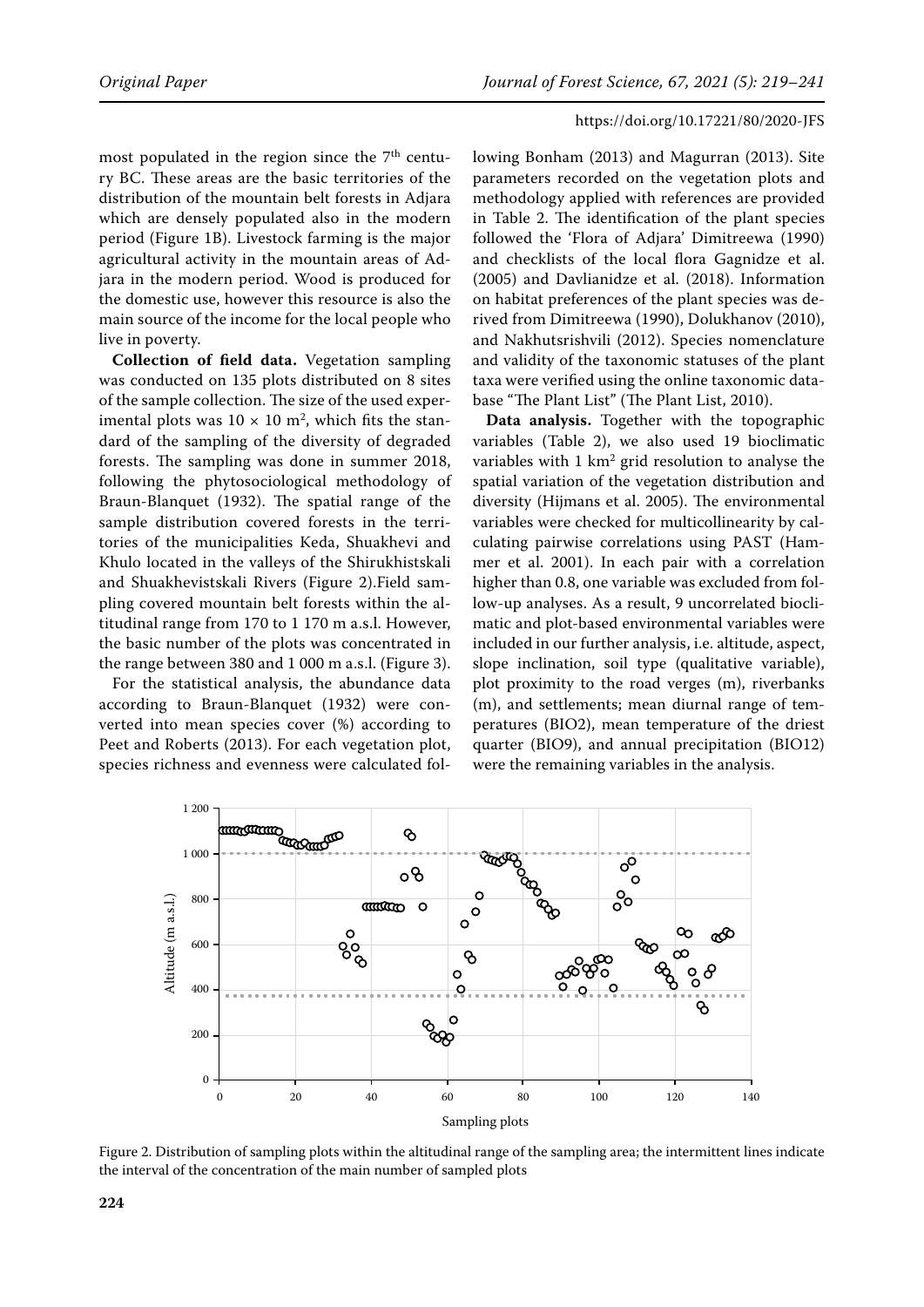

Figure 3. Distribution of vegetation sampling plots in the research area; the marks of the sampling plots provided on the map are related to the clusters separated by the Principal Component Analysis (PCA) (A – Cluster A, B – Cluster B; Figure 4)

We first performed the Principal Component Analysis (PCA) in order to reduce environmental variables to a few orthogonal composed variables. Oneway analysis of variance (ANOVA) was applied to compare the mean values of environmental variables and features of the vegetation diversity between the cluster groups separated in PCA analysis. Similarity in plant diversity among cluster groups determined by PCA was estimated using the Jaccard similarity index and Sørensen-Dice coefficient of the diversity (Kent 2011; Magurran 2013). We performed Two-Way Indicator Species Analysis TWINSPAN (Hill 1979; McCune et al. 2002) to determine associations of the plant taxa with the clusters defined by PCA. The analysis followed the methodology of Lepš and Šmilauer (1999) and Dai et al. (2006).

Indicator Species Analysis (ISA) was used to define the relation of the rare and endemic taxa with the clusters determined by PCA. Species indicator values (IndVal) and significance of correlations of the species with cluster groups in ISA were calculated using a randomization test with bootstrap setting of 999 iterations. The analysis followed the methodology of Dufrêne and Legendre (1997) and De Cáceres and Legendre (2009). The analyses were conducted using the software PC-ORD v5 (Mc-Cune, Mefford 1999; Grandin 2006) and IBM SPSS Ver. 21 (SPSS 2012).

Extraction of the bioclimate variables for plot locations obtained from the WorldClim database (Fick, Hijmans 2017) and visualization of plot locations were done using the Quantum GIS software (QGIS Development Team 2018). Increased incidence and abundance of the rural and Invasive Alien Plant species (IAPs) were used as an indicator for the degradation of the forest plant diversity. The dependence of the plot measured vegetation characteristics on the proximity to the road verges, riverbanks and local settlements was determined based on the correlation coefficients and significance of these correlations evaluated by using the polynomial regression analysis.

The information about the distribution of rare and endemic plant taxa in the territories of the local forests was obtained from the literary sources. The assessment followed the floristic sources which provide general information on the distribution of the plant species in the territory of Adjara (Dimitreewa 1990) as well as the floristic and forestry sources providing the information specifically on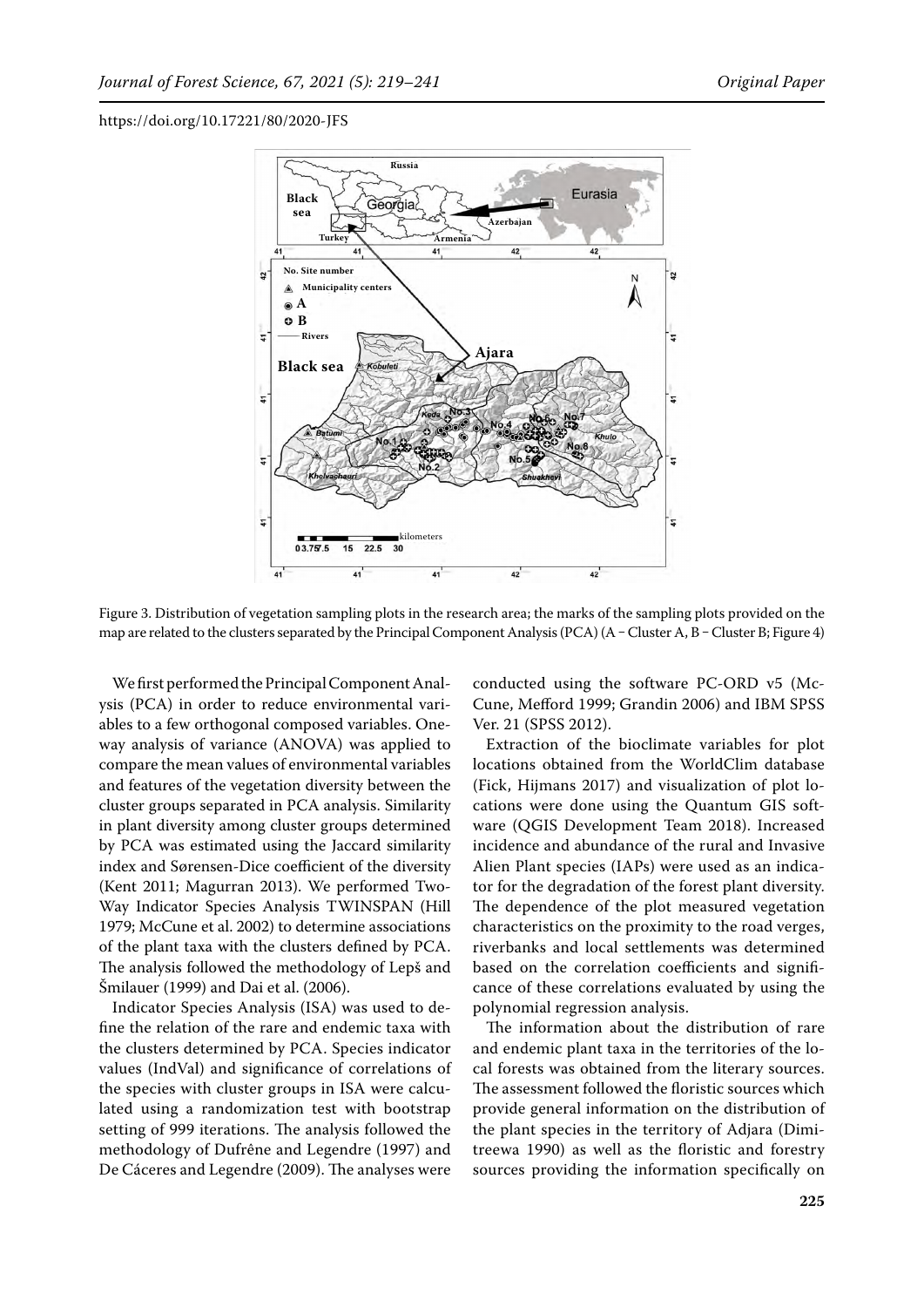| Site parameter        | Methodology                                                                                                                                                                                                                                                                                                                                                                                                                                                                                                                                                                                                                                                                                                                                                                                                                                                                                                                                  | Reference                                                          |
|-----------------------|----------------------------------------------------------------------------------------------------------------------------------------------------------------------------------------------------------------------------------------------------------------------------------------------------------------------------------------------------------------------------------------------------------------------------------------------------------------------------------------------------------------------------------------------------------------------------------------------------------------------------------------------------------------------------------------------------------------------------------------------------------------------------------------------------------------------------------------------------------------------------------------------------------------------------------------------|--------------------------------------------------------------------|
| Elevation             | data were recorded using a handheld GPS unit<br>in metric system (m a.s.l.)                                                                                                                                                                                                                                                                                                                                                                                                                                                                                                                                                                                                                                                                                                                                                                                                                                                                  | Bonham (2013)                                                      |
| Coordinates           | data were recorded using a handheld GPS unit<br>in format of decimal degrees                                                                                                                                                                                                                                                                                                                                                                                                                                                                                                                                                                                                                                                                                                                                                                                                                                                                 | Bonham (2013)                                                      |
| Inclination           | data were recorded using a handheld compass-clinometer<br>in format of angle degrees                                                                                                                                                                                                                                                                                                                                                                                                                                                                                                                                                                                                                                                                                                                                                                                                                                                         | Bonham (2013)                                                      |
| Bioclimatic variables | $BIO1 = annual mean temperature$<br>$BIO2 = mean$ diurnal range<br>[mean of monthly (max temp - min temp)]<br>$BIO3 = isothermality (BIO2/BIO7) (× 100)$<br>$BIO4 = temperature seasonality (standard deviation \times 100)$<br>BIO5 = max temperature of warmest month<br>BIO6 = min temperature of coldest month<br>BIO7 = temperature annual range (BIO5-BIO6)<br>$BIO8$ = mean temperature of wettest quarter<br>BIO9 = mean temperature of driest quarter<br>BIO10 = mean temperature of warmest quarter<br>$BIO11 = mean temperature of coldest quarter$<br>$BIO12 = annual precipitation$<br>$BIO13 = precipitation of wettest month$<br>$BIO14 = precipitation of driest month$<br>BIO15 = precipitation seasonality (coefficient of variation)<br>$BIO16 = precipitation of wettest quarter$<br>$BIO17 = precipitation of driest quarter$<br>$BIO18 = precipitation of warmest quarter$<br>BIO19 = precipitation of coldest quarter | Hijmans et al. (2005)                                              |
| Distance variables    | The proximity of sampling plots to road verges, settlements<br>and river banks was measured cartographically as a real<br>distance in meters. The distances were calculated using the<br>algorithm of the proximity analysis in QGIS software.                                                                                                                                                                                                                                                                                                                                                                                                                                                                                                                                                                                                                                                                                               | Ahmed et al. (2018)                                                |
| Soil and bedrock type | Data obtained from soil maps and literary sources<br>were verified during field works                                                                                                                                                                                                                                                                                                                                                                                                                                                                                                                                                                                                                                                                                                                                                                                                                                                        | WRB (2006); Urushadze (2013);<br>Urushadze and Kvrivishvili (2014) |
| Species occurrence    | The pattern was defined on the basis of the registry<br>of the taxa conducted in the field for each sampling plot                                                                                                                                                                                                                                                                                                                                                                                                                                                                                                                                                                                                                                                                                                                                                                                                                            | Elzinga and Salzer (1998);<br>Bonham (2013)                        |
| Species abundance     | Plot registered species were provided with<br>descriptor values indicating the level of their abundance                                                                                                                                                                                                                                                                                                                                                                                                                                                                                                                                                                                                                                                                                                                                                                                                                                      | Braun-Blanquet (1932);<br>Peet and Roberts (2012)                  |

Table 2. Site parameters recorded on the vegetation plots and methodology applied with references

the distribution of the endemic flora in Adjara (Memiadze 2005; Varshanidze et al. 2008; Manvelidze et al. 2009) or diversity which occurs in the territory of the protected areas located in Adjara (Davitadze 2013; Memiadze et al. 2013).

# **RESULTS**

**Vegetation diversity of the studied Colchis forest types.** We identified a total of 267 species in the investigated forests. Mostly, the families Asteraceae, Fabaceae, Rosaceae, Lamiaceae, and Poaceae were represented, with more than 10 taxa in each family. The most frequent species that occur in more than 40 plots or 30% of all surveyed plots are the tree species *Picea orientalis*, *Carpinus betulus*, and *Fagus orientalis* in the various vegetation strata as well as the grass species *Brachypodium sylvaticum* and *Festuca drymeja*.

Four environment variables: altitude, annual precipitation (BIO12), plot proximity to the road verges and the river banks had the highest loadings on the PC1. The variables of the slope inclination and geographical aspect also had the highest loadings on the PC1. The eigenvalues of these factors were smaller than 0.7, which is the most acceptable level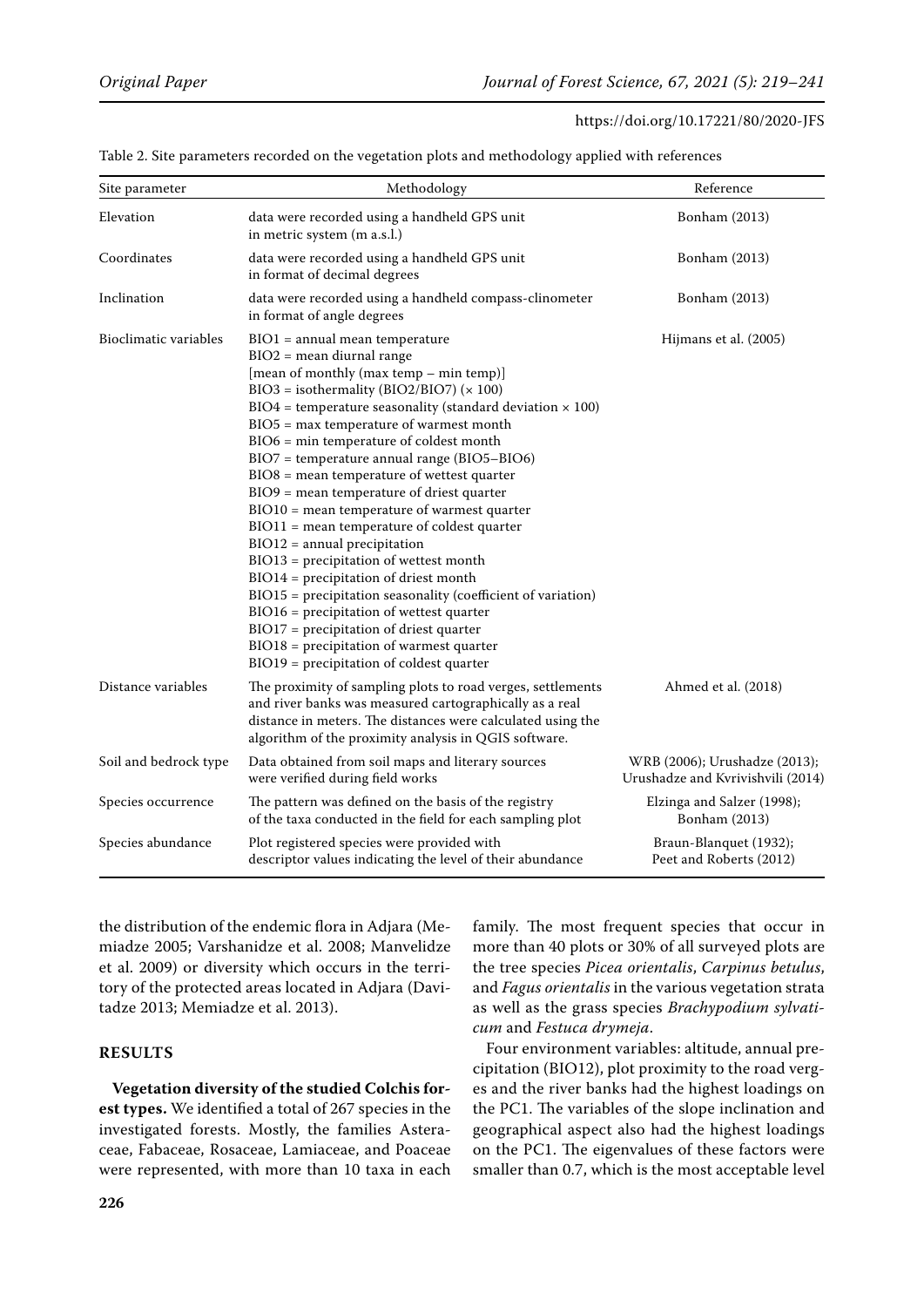of power for factors to be included in the analysis. In spite of this, these factors were retained in the analysis due to their high (larger than 0.2) loadings on PC2, PC3 or PC4. Temperature factors: mean diurnal range of temperatures (BIO2) and mean temperature of the driest quarter (BIO9) were most important in case of PC2. The variable of the soil types had the highest loading on the PC2, however, coefficients of this variable were smaller than 0.7 on PC1, PC3, PC4 and greater principal components, which means that this factor had a much restricted influence on the ordination than the other factors (Table 3).

PCA ordination using PC1 and PC2 as environmental gradients separated the plot-based vegetation of the forest vegetation diversity into two groups (Figure 2). On the PCA plot, cluster A is significantly correlated with PC1 ( $r = 0.99$ ;  $P < 0.01$ ) and cluster B is correlated with PC2 (*r* = 0.88;  $P < 0.01$ ). In PCA the first three PC with eigenvalues greater than 1 explained 85% of the spatial variation of sampled localities, with the first two accounting for 73.5%.

From the two cluster groups, differentiated by the PCA, cluster A comprises the riparian, beech-chestnut, and mixed broadleaf and coniferous forests. Cluster B is characterized by the oak, oak-hornbeam, and pine forests as well as shrubdominated with the drought resistant plant species (Figure 4). The spatial distribution of the clusters in the study area is shown on the map of the distribution of the sampling plots in Figure 3. The results of ANOVA support the results of the PCA (Table 4) by indicating that the two forest types significantly differ in climate characteristics from each other. Also, species richness significantly differs in these two clusters. However, the herb cover and the Shannon index do not vary significantly between these cluster groups. The comparison of the floristic similarity of the two clusters of "dry" and "humid forest" types separated in the PCA showed that the value of the similarity between the compared clusters is 0.358 by the measure of the Jaccard similarity index and 0.524 by the Sørensen-Dice coefficient.

TWINSPAN categorized eight formations of forest vegetation and related them with two general

|                                   |            | $A - variances$   |                    |                         |
|-----------------------------------|------------|-------------------|--------------------|-------------------------|
| Axis                              | eigenvalue | % of variance     | cum. % of variance | broken-stick eigenvalue |
| PC1                               | 3.453      | 54.842            | 54.842             | 2.463                   |
| PC <sub>2</sub>                   | 1.402      | 18.681            | 73.523             | 1.463                   |
| PC <sub>3</sub>                   | 1.035      | 11.783            | 85.306             | 0.963                   |
| PC <sub>4</sub>                   | 0.52       | 10.01             | 95.316             | 0.63                    |
| PC <sub>5</sub>                   | 0.297      | 3.504             | 98.82              | 0.38                    |
| PC <sub>6</sub>                   | 0.107      | 1.055             | 99.875             | 0.18                    |
| PC7                               | 0.011      | 0.125             | 100                | 0.013                   |
|                                   |            | $B - eigenvector$ |                    |                         |
| Variable                          | PC1        | PC <sub>2</sub>   | PC <sub>3</sub>    | PC4                     |
| Altitude                          | 0.837      | $-0.124$          | $-0.089$           | 0.017                   |
| Soil type                         | 0.034      | 0.573             | $-0.167$           | 0.045                   |
| BIO <sub>2</sub>                  | 0.143      | $-0.749$          | 0.445              | $-0.505$                |
| BIO <sub>9</sub>                  | 0.133      | $-0.762$          | 0.061              | $0.4\phantom{0}$        |
| BIO12                             | 0.989      | 0.05              | 0.025              | 0.072                   |
| Slope inclination                 | 0.399      | $-0.21$           | $-0.386$           | 0.112                   |
| Geographical aspect               | 0.57       | $-0.35$           | 0.106              | $-0.38$                 |
| Plot proximity to the road verges | 0.889      | $-0.121$          | 0.443              | 0.22                    |
| Plot proximity to the river beds  | 0.682      | 0.032             | 0.008              | 0.07                    |

Table 3. The results of Principal Component Analysis (PCA) for the climate and topographic variables: variances and eigenvalues of the PC axes are provided in the section A and eigenvectors of the variables are provided in section B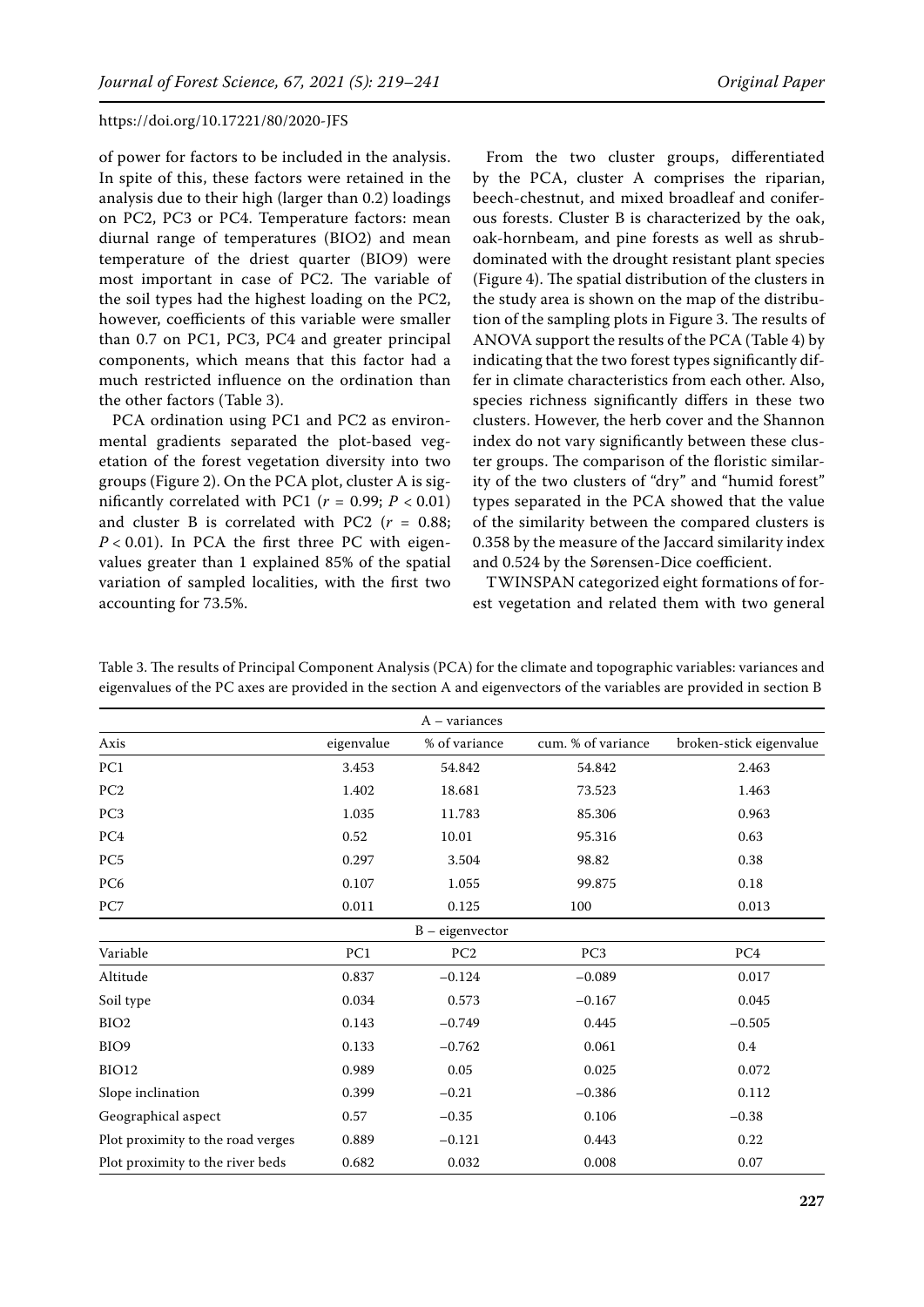

Figure 4. Results of Principal Component Analysis (PCA) ordination of sampled plots with environmental factors; Cluster A - forest vegetation diversity correlated with high atmospheric humidity and relatively low temperatures; Cluster B - forest vegetation diversity correlated with dry climate and high temperature regime

types of forests. The results of this analysis placed 88 experimental plots in cluster A and 47 in cluster B in the first division by giving the high eigenvalues (EVD) to the cluster groups (cluster A,  $EVD = 1.6$ ; cluster B,  $EVD = 1.44$ ). In the 2<sup>nd</sup> division, cluster A was divided into subclusters A1 containing 61 plots (EVD =  $0.91$ ) and A2 containing 23 plots (EVD = 0.78). In the  $2<sup>nd</sup>$  division, cluster B was divided into subcluster B1 containing 30 plots (EVD  $= 0.85$ ) and B2 containing 17 plots (EVD  $= 0.71$ ). The 3rd division of TWINSPAN grouped a smaller amount of the forest vegetation diversity (27 plots in A1.1 and 18 plots in A2.2; 12 plots in B1.1 and 17 plots in B2.2) and removed the rest of possible associations of the plot measured vegetation diversity with lower power of EVD than 0.5 from the results. The clusters of each division are subgroups of the previous clusters. The cluster groups of the lower division grades share dominant species from the clusters of the previous divisions. Each of the next steps of the division relates new taxa to the most common species in the indicated major forest types. Based on the binary rule of the division, each major forest type is divided into 4 binary subclusters. The maximum number of the indicator species included in each cluster is five (Figure 5).

Table 5 provides the taxonomic identity of the plants included in the clusters of TWINSPAN as key species of the basic type of the forests (cluster A1, B1) and forest formations (conditional subclusters of the cluster A and B) associated with these clusters (Table 5).

Based on the association patterns to the cluster groups and ecological characteristics of the species included in the clusters, it is obvious that cluster A holds the vegetation diversity of the humid ecological type of forest formations and cluster B holds the meso-thermophilous forests and xerophilous shrub vegetation. For the visual simplification of the results, there are some common species shared by both clusters (*F*. *orientalis*, *C*. *betulus*, *Conyza canadensis* (L.) Cronquist and *Phytolacca americana* L.).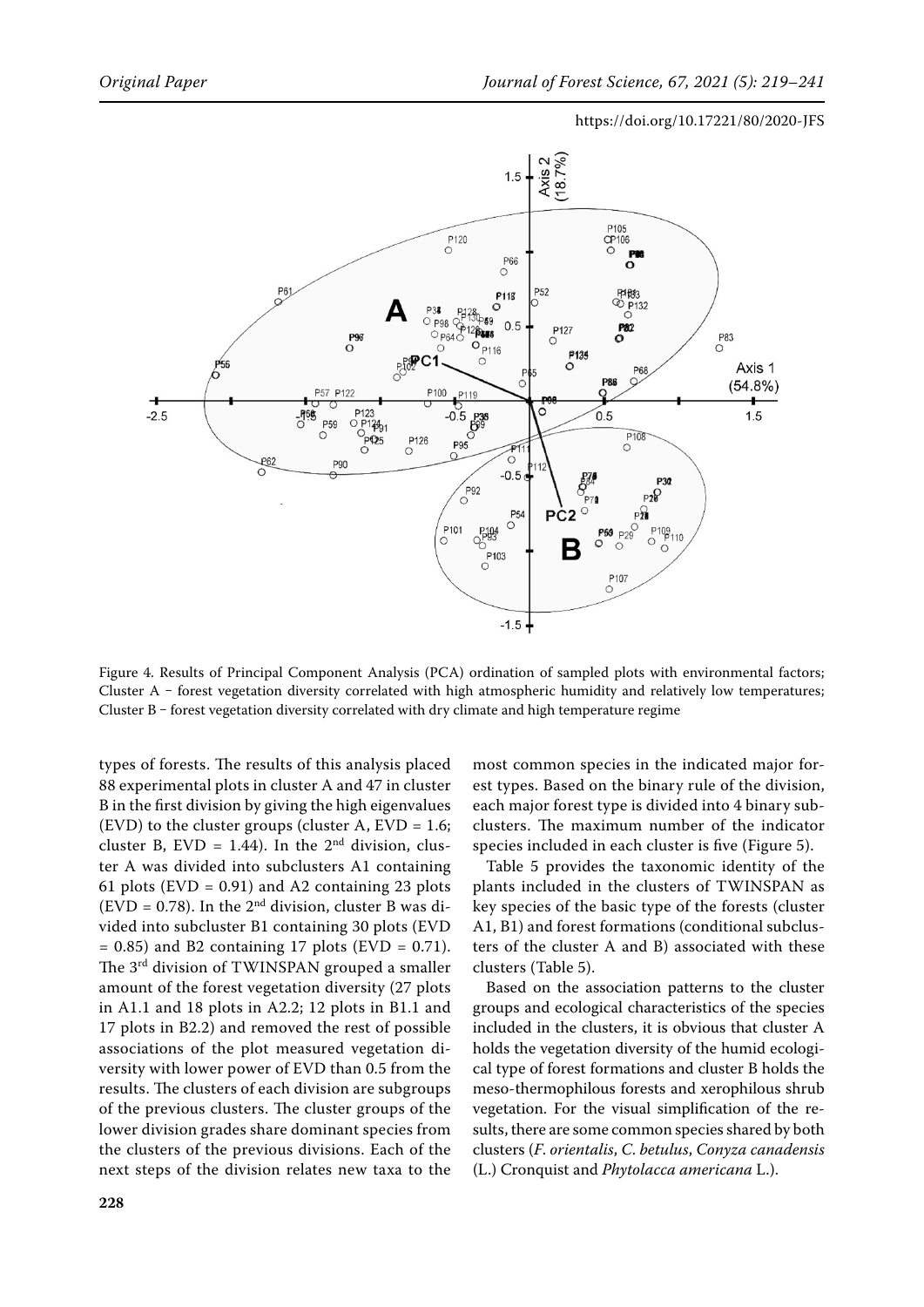| Table 4. Results of ANOVA showing the variability of the environmental and vegetation diversity features between |  |
|------------------------------------------------------------------------------------------------------------------|--|
| the cluster groups separated by the Principal Component Analysis (PCA) (Figure 4)                                |  |

| Features                   | Variance                  | Sum of squares | df           | Mean square     | $\boldsymbol{F}$ | Sig.  |
|----------------------------|---------------------------|----------------|--------------|-----------------|------------------|-------|
|                            | between groups (combined) | 11 612.68      | $\mathbf{1}$ | 11 612.68       | 36.823           |       |
| Altitude<br>(m a.s.l.)     | within groups             | 81 312.22      | 95           |                 |                  | 0.001 |
|                            | total                     | 92 924.9       | 96           | 873.68          |                  |       |
|                            | between groups (combined) | 37 241.35      | $\mathbf{1}$ | 37 241.35       |                  |       |
| Soil type                  | within groups             | 889 174.3      | 95           |                 | 23.978           | 0.028 |
|                            | total                     | 926 415.65     | 96           | 9 3 5 9 . 7 2 9 |                  |       |
|                            | between groups (combined) | 24 649.22      | $\mathbf{1}$ | 24 649.22       |                  |       |
| Geographical<br>aspect (°) | within groups             | 23 411.36      | 95           |                 | 10.245           | 0.082 |
|                            | total                     | 48 060.58      | 96           | 668.283         |                  |       |
|                            | between groups (combined) | 128.2          | 1            | 128.2           |                  |       |
| Slope                      | within groups             | 126            | 95           |                 | 4.671            | 0.186 |
| inclination (°)            | total                     | 254.2          | 96           | 22.732          |                  |       |
|                            | between groups (combined) | 1872.86        | $\mathbf{1}$ | 1872.86         |                  |       |
| Species richness           | within groups             | 6 0 28.64      | 95           |                 | 29.512           | 0.001 |
|                            | total                     | 7 901.5052     | 96           | 63.45           |                  |       |
|                            | between groups (combined) | 0.071          | $\mathbf{1}$ | 0.071           | 8.144            |       |
| Shannon index              | within groups             | 0.835          | 95           |                 |                  | 0.175 |
|                            | total                     | 0.907          | 96           | 0.008           |                  |       |
|                            | between groups (combined) | 163.93         | 1            | 163.93          | 0.722            |       |
| Plot cover (%)             | within groups             | 21 570.08      | 95           |                 |                  | 0.397 |
|                            | total                     | 21 734.02      | 96           | 227.05          |                  |       |
| Mean diurnal               | between groups (combined) | 326.98         | 1            | 326.98          | 32.28            |       |
| range of $t^{\circ}C$      | within groups             | 962.3          | 95           |                 |                  | 0.001 |
| (BIO2)                     | total                     | 1 289.27       | 96           | 10.12           |                  |       |
| Mean $t$ °C of             | between groups (combined) | 28 885.64      | 1            | 28 885.64       |                  |       |
| driest quarter             | within groups             | 74 042.72      | 95           |                 | 37.061           | 0.001 |
| (BIO9)                     | total                     | 102 928.37     | 96           | 779.39          |                  |       |
| Annual                     | between groups (combined) | 478 061.02     | $\mathbf{1}$ | 478 061.01      |                  |       |
| Precipitation              | within groups             | 1 959 356.2    | 95           |                 | 23.178           | 0.001 |
| $(mm)$ [BIO12]             | total                     | 2 437 417.3    | 96           | 20 624.8        |                  |       |
| Plot proximity             | between groups (combined) | 0.8753         | 1            | 0.8753          |                  |       |
| to the road                | within groups             | 0.6402         | 95           |                 | 10.344           | 0.001 |
| verges (m)                 | total                     | 1.5155         | 96           | 0.6402          |                  |       |
| Plot proximity             | between groups (combined) | 1.3221         | $\mathbf{1}$ | 1.3221          |                  |       |
| to the river               | within groups             | 0.8756         | 95           |                 | 8.645            | 0.033 |
| banks (m)                  | total                     | 2.1977         | 96           | 0.8756          |                  |       |

*t* – temperature; *df* – degree of freedom; *F* – Fisher's *F* ratio; Sig. – significance

**Linkage of endemic plants with forest types and vegetation diversity.** The results of the ISA related 12 taxa of the rare and endemic plants to the vegetation of the dry forest type and 9 taxa to the vegetation of the humid forests are shown in Table 6.

The results of the correlation analysis which determines the dependence of the distribution of vegetation diversity on the altitude and proximity of the plots to the road verges, river gorges and settlements are provided in Table 7.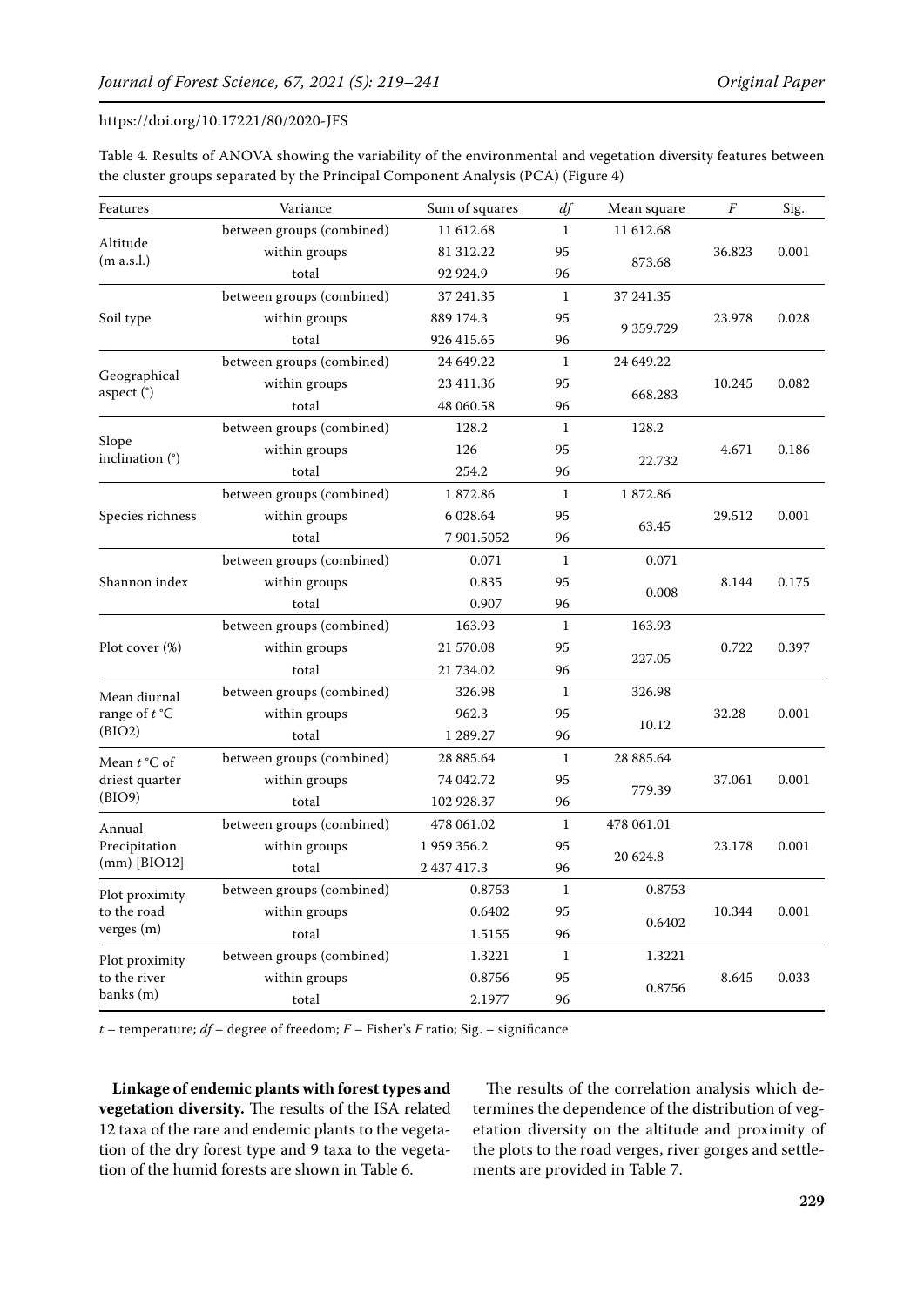

Figure 5. Results of TWINSPAN; the graph provides the order number of cluster divisions and eigenvalues of each cluster group;  $n -$  the number of plots out of the total of 135 plots included in the analysis in which the clustered taxa occur

The results of the correlation analysis show that the richness and Shannon index of vegetation diversity decrease with the increase of the altitudinal range in the sampled territory. A similar pattern is shown by the richness and abundance evaluated separately for the rural IAPs. Proximity of the sampling plots to the road verges decreases the richness and abundance of most taxa except the IAPs. Vegetation cover, species richness and Shannon index get lower in the sampling plots evaluated in the riparian habitats. In general, rural and IAP species have a significant share in the total plant diversity of the sampled plots as there is a significant positive correlation between the increase of the richness and Shannon index of the rural and IAP species and the same parameters for the entire diversity in the sampling plots. There is a weak negative relation to the proximity of the sampling plots to the road verges and the richness and Shannon index of the endemic plant species.

**Abiotic site parameters and their relation to species and vegetation.** The distribution of veg-

etation diversity is also dependent on the mean temperature of the driest quarter (BIO9) and annual precipitation (BIO12) which are in extremely high correlation with the altitude (BIO9 vs. altitude:  $R^2 = -0.82$ ;  $P < 0.001$ ; BIO12 vs. altitude:  $R^2 = 0.56$ ;  $P < 0.001$ ). Shannon index and the total species richness measured in the plot is in positive relation to the increase of the mean temperature of the driest quarter (Shannon index vs. BIO9:  $R^2 = 0.58$ ;  $P < 0.03$ ; species richness vs. BIO9:  $R^2 = 0.63$ ;  $P < 0.03$ ); The richness and Shannon index of the rural and IAP species are in positive relation to the increase of the mean temperature of the driest quarter (Shannon index vs. BIO9:  $R^2 = 0.46$ ;  $P < 0.03$ ; species richness vs. BIO9:  $R^2 = 0.55$ ;  $P < 0.03$ ) and negative relation to the increase of the annual precipitation (Shannon index vs. BIO9:  $R^2 = -0.38$ ;  $P < 0.03$ ; species richness vs. BIO9:  $R^2 = -0.46$ ;  $P < 0.03$ ). There is a weak, but significant positive relation between the increase of the annual precipitation and Shannon index of the endemic plant species ( $R^2 = 0.54; P < 0.03$ ).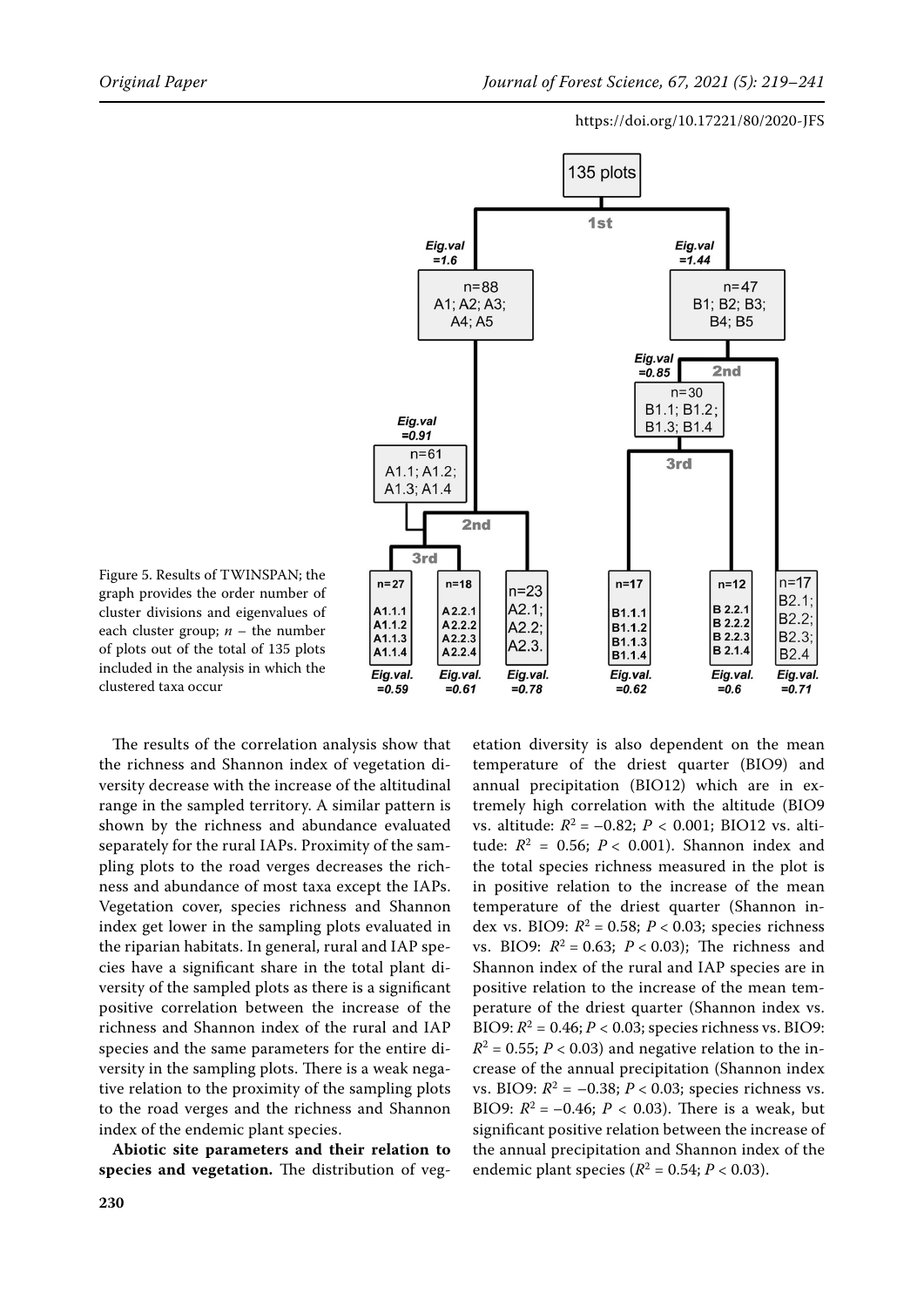## **DISCUSSION**

**Differentiation of forest vegetation types.** The latest classification of the forests of Adjara (Manvelidze 2009) separates eight major habitat types within the forest belt of the region. In Adjara, the altitudinal range between zero and 25 (30) m a.s.l. is covered by the Black Sea coastal vegetation, including the habitats of sea cliffs and shingle or stony beaches; salt and gypsum inland steppes and coastal sand dunes (Manvelidze 2009; Akhalkatsi, Tarkhnishvili 2012). The forest belt starts at an altitude of 25 m a.s.l. and includes the following habitats:

Colchis type of the mixed lowland broadleaf forests [with *Fagus orientalis* Lipsky, *Alnus glutinosa* subsp. *barbata* (C.A.Mey.) Yalt., *Castanea sativa* Mill., *Carpinus betulus* L., *Ostrya carpinifolia* Scop., *Pterocarya pterocarpa* Kunth ex I. Iljinsk., *Tilia rubra* subsp. *caucasica* (Rupr.) V. Engl., *Corylus avellana* L.] (25–500 m a.s.l.);

Oak forests [*Quercus petraea* subsp. *iberica* (Steven ex M. Bieb.) Krassiln; syn. *Q. dshorochensis* K. Koch]; *Q. hartwissiana* Steven (300–800 m a.s.l.);

Pine (*Pinus sylvestris* var. *hamata* Steven [syn. *P. sosnowskyi* Nakai]) forest stands (280–600 m a.s.l.); Chestnut (*C. sativa*) forest stands (450–1 100 m a.s.l.);

Table 5. Plant taxa and groups associated with the clusters separated by TWINSPAN (Figure 5)

|                |                                                                                                           | Cluster A          |                                                    |
|----------------|-----------------------------------------------------------------------------------------------------------|--------------------|----------------------------------------------------|
| A1             | Quercus hartwissiana Steven                                                                               |                    |                                                    |
| A2             | Festuca drymeja Mert. & W.D.J. Koch.                                                                      |                    |                                                    |
| A3             | Carpinus orientalis Mill.                                                                                 |                    |                                                    |
| A <sub>4</sub> | Fraxinus excelsior L.                                                                                     |                    |                                                    |
| A <sub>5</sub> | Robinia pseudoacacia L.                                                                                   |                    |                                                    |
| A1.1           | Cornus sanguinea subsp. australis (C.A.Mey.) Jáv.<br>(syn Swida australis (C.A. Mey.) Pojark. ex Grossh.) | A2.1               | Pinus sylvestris var. hamata Steven                |
| A1.2           | Galium odoratum (L.) Scop.                                                                                | A2.2               | Chamaecytisus hirsutus (L.) Link                   |
| A1.3           | Ambrosia artemisiifolia L.                                                                                | A2.3               | Cistus salviifolius L.                             |
| A1.4           | Ulmus glabra Huds.                                                                                        |                    |                                                    |
| A1.1.1         | Quercus petraea subsp. iberica (Steven ex M.Bieb.)<br>Krassiln. (syn. Q. dshorochensis K.Koch)            | A1.2.1             | Juniperus oxycedrus L. (syn. J. rufescens Link)    |
| A1.1.2         | Cirsium imereticum Boiss.                                                                                 | A.1.2.2            | Astragalus sommieri Freyn; L.                      |
| A1.1.3         | Rubus hirtus Waldst. & Kit.                                                                               | A1.2.3             | Rhus coriaria L.                                   |
| A1.1.4         | Osmanthus decorus (Boiss. & Balansa) Kasapligil.                                                          | A1.2.4             | Ailanthus altissima (Mill.) Swingle                |
|                |                                                                                                           | Cluster B          |                                                    |
| B1             | Picea orientalis (L.) Link                                                                                |                    |                                                    |
| B <sub>2</sub> | Fagus orientalis Lipsky                                                                                   |                    |                                                    |
| B <sub>3</sub> | Rhododendron ponticum L.                                                                                  |                    |                                                    |
| B4             | Athyrium filix-femina (L.) Roth.                                                                          |                    |                                                    |
| B5             | Circaea lutetiana L.                                                                                      |                    |                                                    |
| <b>B1.1</b>    | Vaccinium arctostaphylos L.                                                                               | B2.1               | Alnus glutinosa subsp. barbata (C.A.Mey.)<br>Yalt. |
| <b>B1.2</b>    | Clinopodium umbrosum (M. Bieb.) K. Koch                                                                   | B2.2               | Erigeron orientalis Boiss.                         |
| <b>B1.3</b>    | Prunus laurocerasus L.                                                                                    | <b>B2.3</b>        | Salix excelsa S.G. Gmel.                           |
| <b>B1.4</b>    | Fragaria vesca L.                                                                                         | <b>B2.4</b>        | Oplismenus undulatifolius (Ard.) P. Beauv.         |
| B1.1.1         | Sanicula europaea L.                                                                                      | B <sub>2.2.1</sub> | Ostrya carpinifolia Scop.                          |
| B1.1.2         | Geranium robertianum L.                                                                                   | B <sub>2.2.2</sub> | Taxus baccata L.                                   |
| B1.1.3         | Abies nordmanniana (Steven) Spach                                                                         | B <sub>2.2.3</sub> | Castanea sativa Mill.                              |
| B1.1.4         | Primula vulgaris subsp. rubra (Sm.) Arcang.<br>(syn. P. sibthropii Hoff.)                                 | B2.2.4             | Prunella vulgaris L.                               |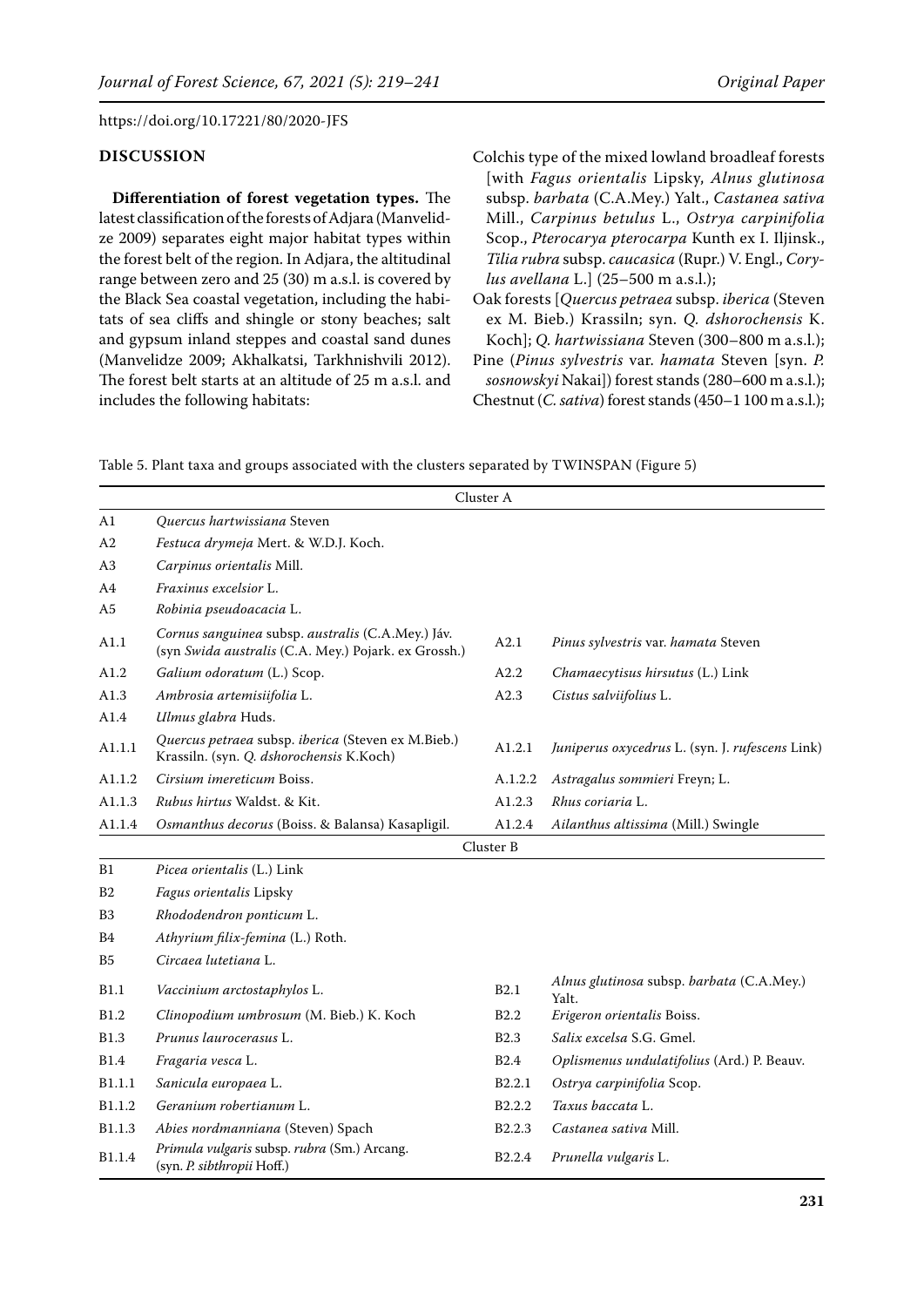|                                                                           | chestnut forests<br>Beech and |                          | Oak & oak-horn-<br>beam forests |                          | forest<br>Pine |                          | Xerophilous<br>shrubbery |              | Colchis forests<br>Mixed type of |                          | Riparian<br>habitats     |              |
|---------------------------------------------------------------------------|-------------------------------|--------------------------|---------------------------------|--------------------------|----------------|--------------------------|--------------------------|--------------|----------------------------------|--------------------------|--------------------------|--------------|
| Species                                                                   | IndVal<br>(%)                 | $\vee$<br>ς,             | IndVal<br>(%)                   | $\vee$<br>ς,             | IndVal<br>(%)  | $\vee$<br>P,             | IndVal<br>(%)            | $\vee$<br>P, | IndVal<br>$(\%)$                 | $\vee$<br>ς,             | IndVal<br>$(\%)$         | $\vee$<br>ρ, |
|                                                                           |                               |                          |                                 |                          | Cluster A      |                          | - humid forests          |              |                                  |                          |                          |              |
| Alnus glutinosa subsp. barbata (C.A.Mey.) Yalt.                           |                               |                          |                                 |                          |                |                          |                          |              |                                  |                          | 73.5                     | 0.001        |
| Angelica adzharica Pimenov                                                | 76.8                          | 0.042                    |                                 |                          |                |                          |                          |              |                                  |                          | ı                        |              |
| Campanula pontica Albov                                                   | 68.2                          | 0.03                     |                                 |                          |                |                          |                          |              |                                  |                          |                          |              |
| Convolvulus pseudoscammonia C. Koch                                       |                               |                          |                                 |                          |                |                          |                          |              | 86.8                             | 0.001                    |                          |              |
| Gadellia lactiflora (M. Bieb.) Schulkina (= Campanula lactiflora M.Bieb.) |                               |                          |                                 |                          |                |                          |                          |              | 63.2                             | 0.03                     |                          |              |
| Galanthus krasnovii A.P. Khokhr.                                          |                               |                          |                                 |                          |                |                          |                          |              | $\mathsf{I}$                     |                          | 87.2                     | 0.001        |
| G. woronowii Losinsk.                                                     |                               |                          |                                 |                          |                |                          |                          |              |                                  |                          | 78.3                     | 0.001        |
| S<br>Linaria genistifolia (L.) Mill. subsp. artvinensis P.H. Davi         |                               |                          |                                 | ı                        | п              |                          | J                        |              | $\mathcal{S}$                    | 0.03                     |                          |              |
| Verbascum adzharicum P.P.Gritz.                                           | $\mathbf{I}$                  | $\overline{\phantom{a}}$ | $\mathbf{I}$                    | $\overline{\phantom{a}}$ |                |                          |                          | $\mathbf{I}$ | $\overline{\phantom{a}}$         | $\overline{\phantom{a}}$ | 83.2                     | 0.001        |
|                                                                           |                               |                          |                                 |                          | Cluster B      | $\mathbf{I}$             | dry forests              |              |                                  |                          |                          |              |
| Arbutus andrachne L.                                                      |                               |                          | 77.3                            | 0.024                    |                |                          |                          |              |                                  |                          |                          |              |
| Astragalus imbricatus Boriss.                                             |                               |                          |                                 |                          |                |                          | 89.7                     | 0.001        |                                  |                          |                          |              |
| Astragalus adzharicus Popov                                               |                               |                          |                                 |                          |                |                          | 84.3                     | 0.001        |                                  |                          |                          |              |
| Astragalus sommieri Freyn                                                 |                               |                          |                                 |                          |                |                          | 76.2                     | 0.001        |                                  |                          |                          |              |
| Centaurea dimitriewae Sosn. (= Psephellus dimitriewae (Sosn.) Greuter)    |                               |                          | 78.2                            | 0.001                    |                |                          | 80.8                     | 0.001        |                                  |                          |                          |              |
| Chesneya elegans Fomine                                                   |                               |                          |                                 |                          | 74.7           | 0.001                    |                          |              |                                  |                          |                          |              |
| Dianthus ketzkhovelii Makaschv.                                           |                               |                          |                                 |                          |                |                          | 68.5                     | 0.002        | $\overline{\phantom{a}}$         |                          | $\overline{\phantom{a}}$ |              |
| Galium subuliferum Sommier & Levier                                       |                               |                          |                                 |                          |                | $\overline{\phantom{a}}$ | 82.8                     | 0.001        |                                  |                          |                          |              |
| Genista adzharica Popov (= G. suanica Schischkin)                         |                               |                          | 62.3                            | 0.03                     |                |                          |                          |              |                                  |                          |                          |              |
| Origanum rotundifolium Boiss.                                             |                               |                          |                                 | $\mathbf{I}$             | 62.4           | 0.001                    |                          |              |                                  |                          | $\mathbf{I}$             |              |
| Osmanthus decorus (Boiss. & Balansa) Kasapligil                           |                               |                          | 77.5                            | 0.03                     |                |                          |                          |              |                                  |                          |                          |              |
| Quercus hartwissiana Steven                                               |                               |                          | 67.5                            | 0.03                     |                | I                        | ı                        |              |                                  |                          |                          |              |
| Arbutus andrachne L.                                                      |                               | $\mathbf{I}$             | 77.3                            | 0.024                    |                |                          |                          |              |                                  |                          |                          |              |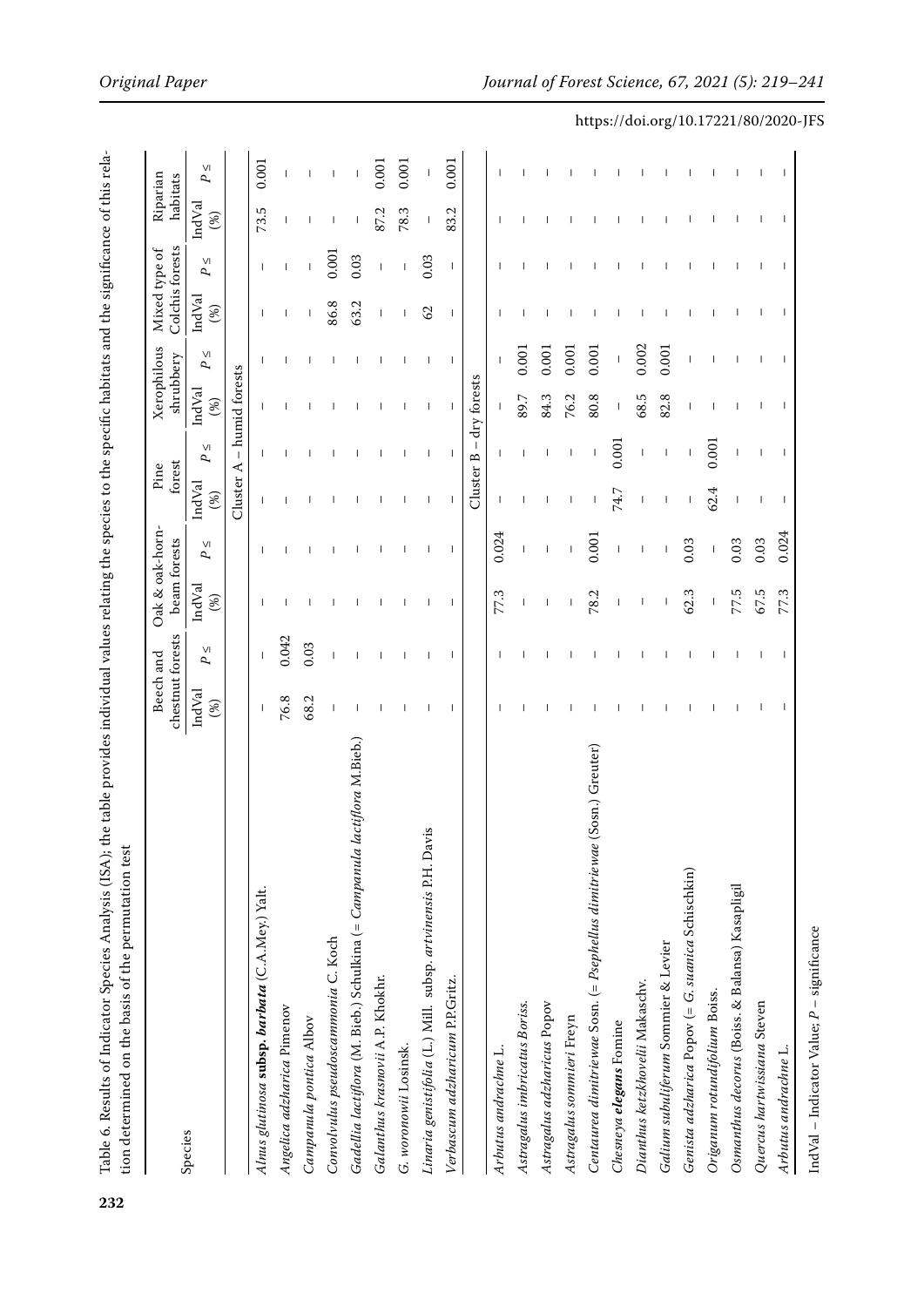|                      | Alt       | $Pr_R$    | $Pr_R$    | Pr Set       | Cov          | T Sp.R   | T H'     | RIAPS R RIAPS H' R Sp.R |      |              | $R$ H' |
|----------------------|-----------|-----------|-----------|--------------|--------------|----------|----------|-------------------------|------|--------------|--------|
| Alt                  | 1         |           |           |              |              |          |          |                         |      |              |        |
| Pr Ro                | $-0.48*$  | 1         |           |              |              |          |          |                         |      |              |        |
| Pr Ri                | 0.05      | 0.36      | 1         |              |              |          |          |                         |      |              |        |
| Pr Set               | $-0.06$   | 0.2       | 0.03      | $\mathbf{1}$ |              |          |          |                         |      |              |        |
| Cov                  | 0.12      | $-0.07$   | $-0.36*$  | $-0.14$      | $\mathbf{1}$ |          |          |                         |      |              |        |
| $T_Sp.R$             | $-0.68**$ | $-0.49*$  | $-0.45*$  | $-0.01$      | $0.51*$      | 1        |          |                         |      |              |        |
| T H'                 | $-0.71**$ | $-0.57**$ | $-0.52**$ | 0.04         | 0.17         | $0.93**$ | 1        |                         |      |              |        |
| $RIAPs_R$            | $-0.63**$ | $0.37*$   | 0.14      | 0.01         | $0.33*$      | $0.56**$ | $0.53**$ | 1                       |      |              |        |
| RIAPs H'             | $-0.54*$  | $0.42*$   | 0.16      | $-0.04$      | $0.3*$       | $0.58**$ | $0.56**$ | $0.94**$                | 1    |              |        |
| $R$ <sub>-Sp.R</sub> | $-0.25$   | $-0.36*$  | $-0.07$   | $-0.09$      | $-0.09$      | $0.3*$   | 0.26     | 0.16                    | 0.17 | $\mathbf{1}$ |        |
| $R_H'$               | $-0.21$   | $-0.38*$  | $-0.08$   | $-0.09$      | $-0.04$      | $0.32*$  | 0.17     | 0.13                    | 0.14 | $0.94**$     |        |

Table 7. Dependence of the features of vegetation diversity on the altitude and topographic factors

Alt - Altitude (m a.s.l.); Pr\_Ro - proximity to road verges; Pr\_Ri - proximity to river banks; Pr\_Set - proximity to settlements; Cov – vegetation cover in the plot  $(\%)$ ; T\_Sp.R – total species (taxonomic) richness indicated in the sampling plots; T\_H' – Shannon index of diversity measured by the number of all species registered in the plots; RIAPs\_R – species richness calculated for the rural and IAP species; RIAPs  $H'$  – Shannon index calculated for the rural and IAP species; R Sp.R – species richness calculated for the short-ranged (endemic) species; R\_H' – Shannon index calculated for short-ranged species; \*\*significant at the 0.001 level; \*significant at the 0.03 level

Beech (*F. orientalis*) forest stands (1 100–1 950 m a.s.l.); The mixed broadleaf-coniferous forests (*Picea orientalis* (L.) Peterm., *F. orientalis*, *Carpinus orientalis* Mill., *Acer campestre* L. etc.) which are distributed from 300 to 1 600 m a.s.l. on northern slopes and from 500 to 1 500 m a.s.l. on southern slopes;

- Spruce-fir (*P. orientalis*, *A. nordmanniana*) forests (1 550–2 100 m a.s.l.);
- Krummholz or "crooked wood" forest (*F. orientalis*, *Quercus pontica* K. Koch, *Betula litwinowii* Doluch., *Rhododendron ponticum* L.), which is distributed from 2 200 m a.s.l. and forms a tree line at 2 350 (2 370) m a.s.l.;
- Subalpine shrubbery (*Salix caprea* L., *Betula medwedewii* Regel, *Vaccinium myrtillus* L., *Rhododendron caucasicum* Sims, *Daphne mezereum* L., *D. pontica* subsp. *haematocarpa* Woronow [syn. *D. albowiana* Woronow ex Pobed]), which is frequently scattered in the Krummholz forest, which occurs at 2 200 m a.s.l. and reaches 2 400 m a.s.l. at the highest altitudes of its distribution.

The mountain belt forests are followed by subalpine (2 000–2 400 m a.s.l.) and alpine (2 400– 2 700) belts. The highest peak in Adjara is Mt. Kanli (3 007 m a.s.l.) located on the Arsiani range. The vegetation is poorly developed on the top of this mountain (between 2 700 and 3 007 m a.s.l.) due to the domination of scree and bare rock substrates in its landscape.

Our study is in compliance with this classification and with a study authored by Khokhriakov (1991) which identifies several meso-xerophytic species in the sub-mountain forests of Adjara; however these studies provide only descriptive information supported by the phytocoenological data and they lack the explanation of the reasons for the occurrence of ecologically different forest types in Adjara. Our study explains this phenomenon by showing its dependence on the bioclimatic features of the studied locality. The level of uniqueness of the indigenous vegetation diversity of the studied dry and humid type of forests is significantly high as the similarity of floristic diversity of these forests equals only 35.8% by the measure of the Jaccard similarity index (0.358) and 52.4% by the Sørensen-Dice coefficient (0.524) as it is shown in the study results.

The dry microclimate is an environmental feature which occurs specifically in the lower altitudinal range of the mountain belt forests in the central part of Adjara. The second group of the forest vegetation interpreted as the cluster of the dry forests in the results of TWINSPAN (Table 5, Cluster B) includes the plant taxa registered in this area. Some of the key taxa such as *C. orientalis*, *C. sanguinea*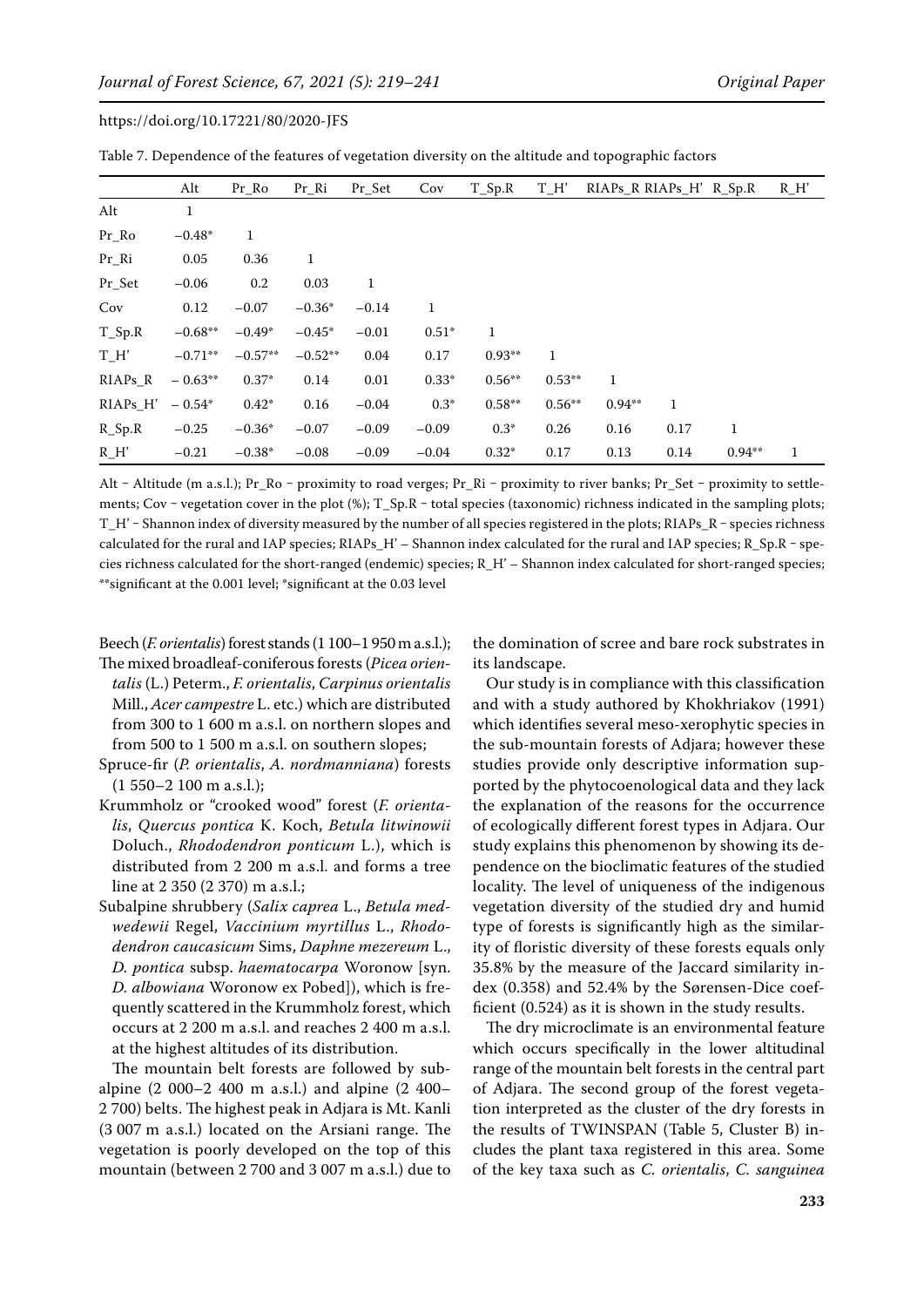subsp. *australis*, *F. excelsior*, *U. glabra*, *R. hirtus*, and *F. drymeja* are the components of the xerophilous oak-hornbeam forests; *J. oxycedrus* is one of the major components of the juniper communities and open woodlands and *P. sylvestris* var. *hamata*, *Ch. hirsutus* and *C. salviifolius* are the components of the pine forests which are commonly distributed in the semiarid zone of the eastern part of Georgia (Dolukhanov 2010; Nakhutsrishvili 2012). However, the short-ranged species such as *Q. hartwissiana*, *O. decorus*, *A. sommieri*, *C. imereticum* related to the cluster of the dry forest formations as the key species in the results of TWINSPAN and the other short-ranged endemic taxa associated with this cluster in the results of the ISA (Table 6), which are specific to Colchis type of forests, indicate that the composition of the formations of dry forests of the central part of Adjara and the semiarid zone of eastern Georgia significantly differs from each other.

The other group separated by TWINSPAN interpreted as the cluster of humid forests includes the floristic diversity which is specific mostly to the Colchis type of mixed broadleaf and coniferous forests (Kolakovsky 1961; Manvelidze 2009; Dolukhanov 2010). These forests are widely distributed in western Georgia and occur in the mountain areas between the altitudes of 300-1 200 m a.s.l. Altitudinal range and species composition of the vegetation of such forests is different in the Lesser and Greater Caucasus mountains due to the differences in climate and the shared species from the neighbouring regions. One of the determinants of uniqueness of this type of forests in Adjara is the distribution of the large populations of chestnut (C. *sativa*), hophornbeam (*O. carpinifolia*) and yew (*T. baccata*), which form the forest stands separately or mix with the beech (*F. orientalis*) stands within their range of distribution. These species are protected by the Red List of Georgia (Government of Georgia, 2018) because of the fragmented range in both western and eastern parts of the country.

The existence of the difference in the microclimate between the forest types separated in the PCA and TWINSPAN is supported by the climate characteristics displayed on the climate diagrams of the municipalities of Adjara (Figure 6). The locations of the municipalities form an altitudinal transect which crosses the entire range of forests in central Adjara. The last diagram in the Figure displays the averaged data of the mean annual precipitation and temperatures for the locations of the municipalities included in the transect which crosses the forested area of Adjara. This diagram explains the existence of the dry zone in central Adjara which is located within the altitudinal ranges of 200–500 m a.s.l. between the municipalities of Keda and Shuakhevi. We consider that the key species of the dry type of forests are associated with the landscapes situated within the mentioned altitudinal range as the amount of atmospheric precipitation significantly grows beyond this dry zone, along both higher and lower diapasons of the altitudinal gradients.

The soil type showed a strong power in the separation of forest vegetation diversity in the results of PCA (Table 3) and ANOVA (Table 4). The ecological type of dry forests included in cluster B of the PCA and TWINSPAN analyses (Tables 3 and 5) occurs principally on the yellow-brown forest soils which occupy the landscape of the valleys of the Chirukhistskali and Shuakhevistskaly Rivers at the lower altitudes of 150–800 m a.s.l. The humid forests included in cluster A occupy larger areas in the central part of Adjara and are distributed on diverse types of soils, including yellow-brown forest, brown forest acid and brown forest podzolized soils.

Geographical aspect and slope inclination were included as influential factors in the differentiation of the vegetation types in PCA (Table 3), however, the results of ANOVA (Table 4) indicated their insignificance. Some of the key taxa included in the clusters of TWINSPAN such as *Q. hartwissiana*, *Q. petraea* subsp. *iberica*, *P. sylvestris* var. *hamata*, *R. pseudoacacia* (Table 5) are related to the south exposed slopes with their distribution (Dimitreewa 1990; Manvelidze 2009). Most of the taxa included in the TWINSPAN clusters are not related to the specific geographical aspect with a pattern of their distribution, which explains the low power of this factor in the separation of the overall diversity of forests occurring on the study site. Similarly like the geographical aspect, the slope inclination also shows a low power in the differentiation of forest types or specific formations of the forest vegetation because of the relatively smaller variability of this factor in the study area than it is in the higher mountain areas of Adjara and absence of the abundant plant taxa associated with a specific inclination of the slopes.

**Factors of degradation of vegetation diversity of local forests.** The results of TWINSPAN identified IAP species as a key component of both separated forest types. *R. pseudoacacia*, *Ambrosia arte-*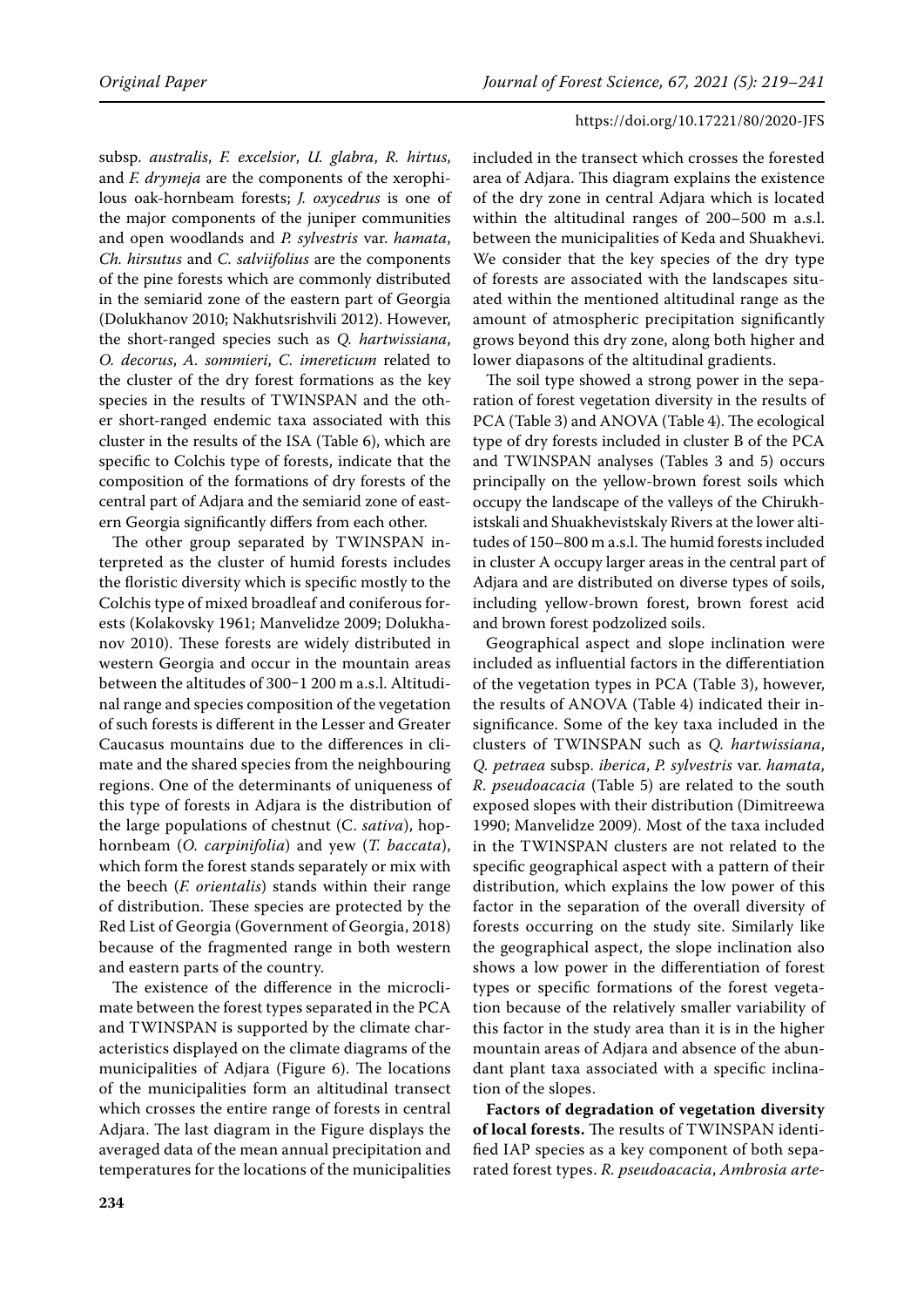

Figure 6. Climate diagrams: annual range of the mean monthly temperatures and precipitation for the localities arranged along the altitudinal transect of the forested area in Adjara; the last chart displays the distribution of the averaged mean annual temperatures and sum of the mean annual precipitation for the localities and the location of the dry zone within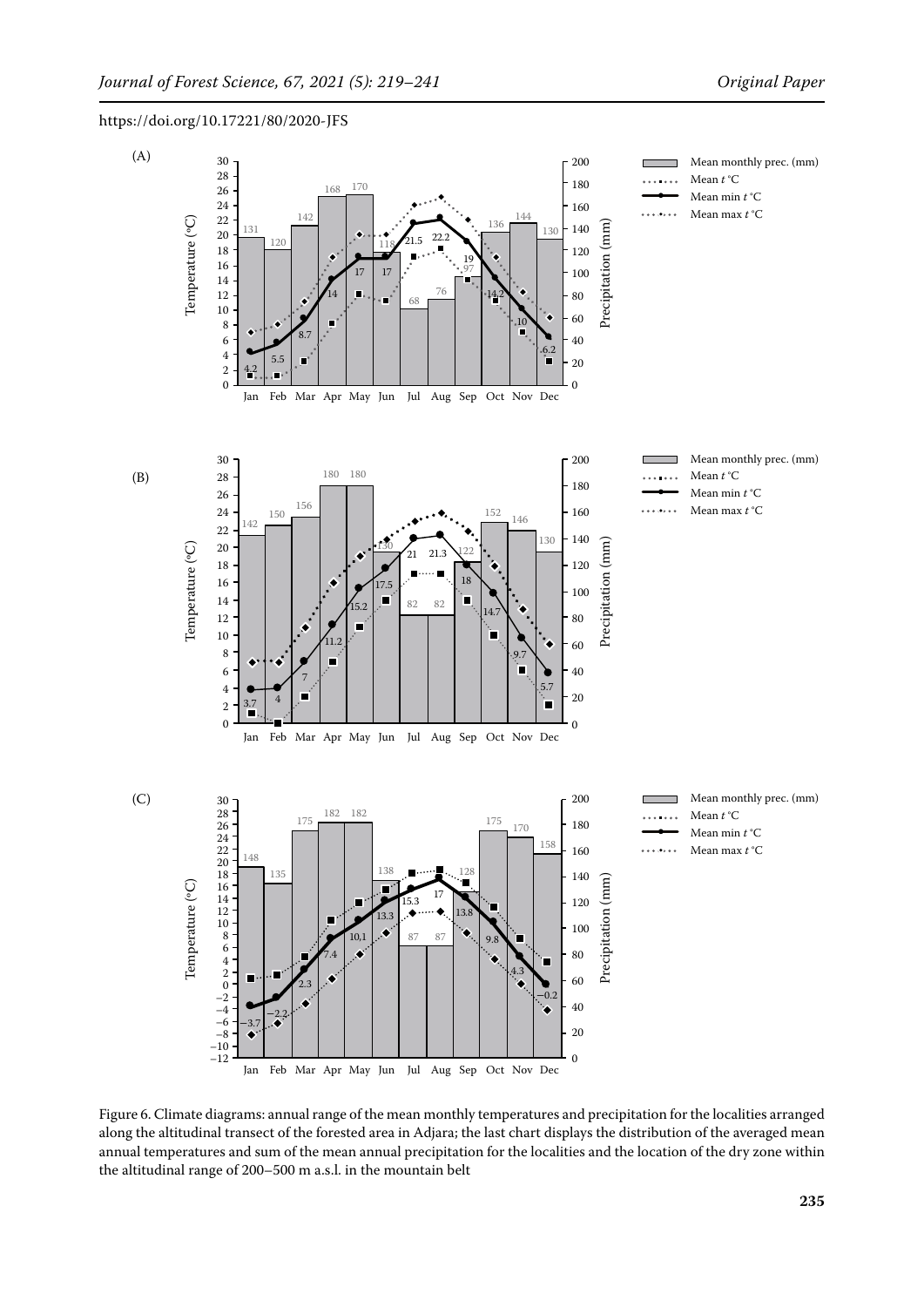

Figure 6. Climate diagrams: annual range of the mean monthly temperatures and precipitation for the localities arranged along the altitudinal transect of the forested area in Adjara; the last chart displays the distribution of the averaged mean annual temperatures and sum of the mean annual precipitation for the localities and the location of the dry zone within the altitudinal range of 200–500 m a.s.l. in the mountain belt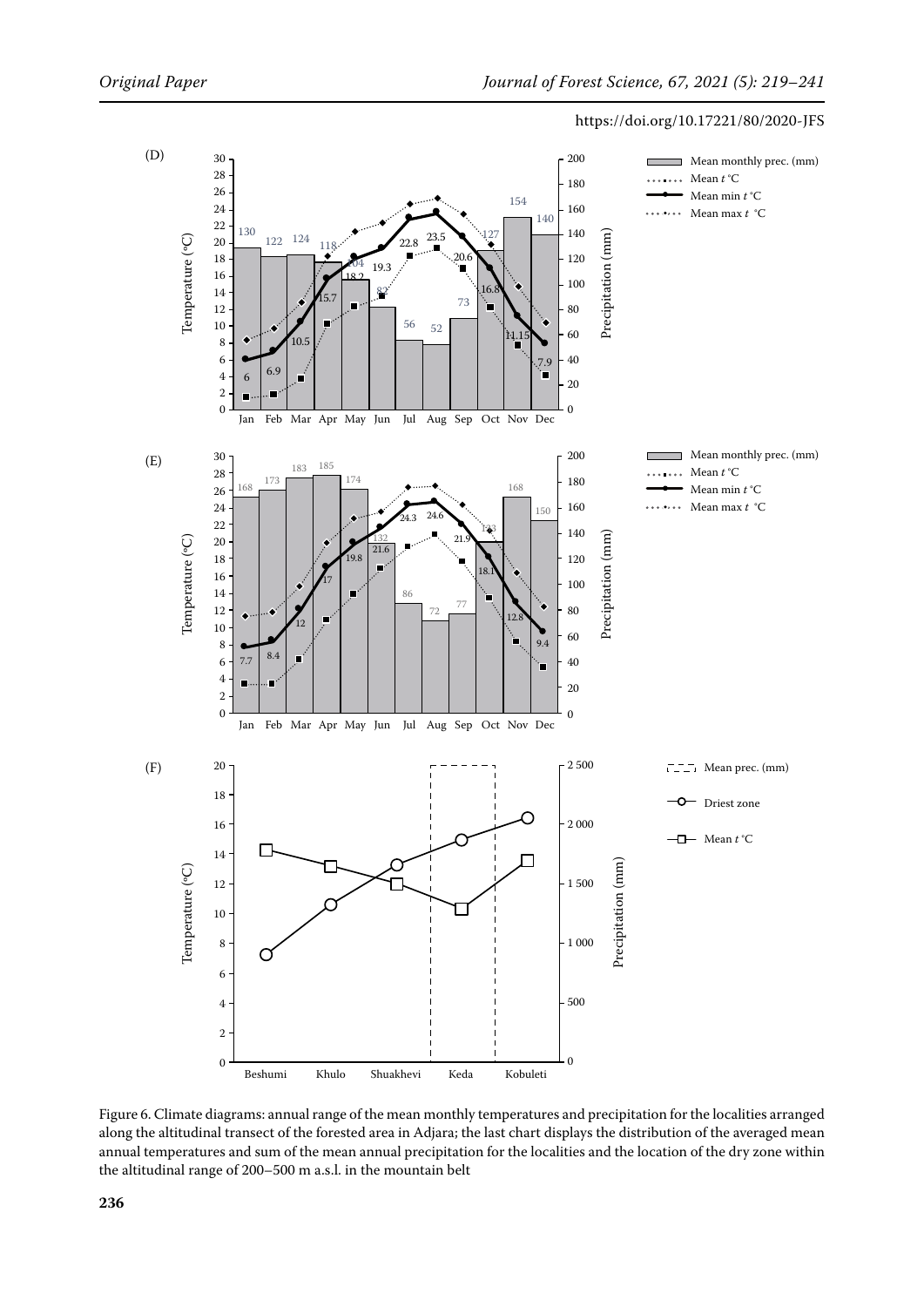*misiifolia*, *C. canadensis* and *P. americana* widely distributed in the mountain belt forests of central Adjara are recognized as the most common invasive plant species in Europe and Caucasus (Weber 2003; Pyšek et al. 2009; Slodowicz et al. 2018). The results of the analysis associated *C. canadensis* and *Ph. americana* with all forest vegetation types of the mountain belt forests in the study area, however, most of the invasive plants such as *R. pseudoacacia* and *Ambrosia artemisiifolia* were related to the cluster of dry forests, which indicates the higher level of degradation of forest vegetation diversity in the central part of Adjara.

Roads and settlements are considered as the most common infrastructural objects which are the carriers of anthropogenic stress acting as a permanent factor and causing the degradation of the vegetation structure (Trombulak, Frissell 2000; Newton, Echeverría 2014). The rivers in the anthropogenically active zones transport the seeds of the rural and invasive plant species and support their distribution (Newton, Echeverría 2014; Popradit et al. 2015). The analysis of the dependence of vegetation diversity features on the altitudinal range and proximity of the plots to the road verges, river banks and settlements in central Adjara reveals a specific pattern of forest vegetation degradation: the diversity and Shannon index, which can also be interpreted as the abundance or dominance of the rural and IAP species, increase at the lower altitudes of the studied territory. The network of the local roads becomes more intense at the lower altitudes in the central part of Adjara.

The existence of the positive relation with the richness and abundance of the rural and IAP species and the proximity of the sampling plots to the road verges link the cause of the degradation of forest vegetation diversity with the local road network. This result is logical as the roads provide the access to the forests, which supports wood logging and livestock grazing in the forests. Our study shows that the localization of the forests in the near distance from the local settlements and rivers has no significant effect on the structure of forest vegetation. However, the effect of these factors might be revealed in a more detailed study carried out on the larger sample size and involving the seasonal assessments of vegetation characteristics. The most common IAPs in the study territory such as *R. pseudoacacia*, *A. altissima*, *Ambrosia artemisiifolia*, *Artemisia vulgaris*, *C. canadensis* and the

rural species such as *Datura stramonium* L., *Symphyotrichum graminifolium* (Spreng.) G.L. Nesom. and *Paspalum dilatatum* Poir. are not distributed in the high mountain forests (Dimitreewa 1990), which means that they are restricted by cold climate and high amount of annual precipitation. The abundance of these species, if they were found, was extremely low in the sampling plots evaluated at higher elevations than 750 m a.s.l.

**Forest vegetation diversity and endemic plants.**  Based on the synthesis of the plot registered diversity of forest vegetation with the TWINSPAN results (Table 5) we conclude that the most common formations of dry and humid forests in the studied area according to their geobotanical classification (Dolukhanov 2010) are follows:

Humid forest formations:

- Chestnut forest ‒ Castanetum-rhododendrosum (composed of *C. sativa* and *R. ponticum*); Carpineto-Castanetum laurocerasosum (composed of *C. betulus*, *C. sativa*, *Prunus laurocerasus* L.);
- Beech forest formation Fageto-Castanetum trachystemonosum (*C. sativa*, *F. orientalis*, *Trachystemon orientalis* /L./ D. Don);
- Mixed broadleaf and coniferous forest formation -Fageto-Piceetum mixtoherbosum (*P. orientalis*, *F. orientalis*, *R. luteum*, *F. drymeja*, *Bothriochloa ischaemum* (L.) Keng, *Galium odoratum* Scop.);
- Riparian forests: Alder forest derivatives Alnetum (composed of *A. glutinosa* subsp. *barbata*); Alnetum-mixtoherbosum (*A. glutinosa* subsp. *barbata*, *F. drymeja*, *Calamagrostis epigeios* Steud.). Dry forest formations:
- Oak forests ‒ Quercetum mixtograminosum (*Q. petraea* subsp. *iberica*; *B. ischaemum* /L./ Keng, *B. sylvaticum* P. Beauv.); Quercetum-Pinetum carpinosum (composed of *Q. petraea* subsp. *iberica*, *C. orientalis*, *P. sylvestris* var. *hamata*); Quercetum cistosum (composed of *Q. petraea* subsp. *iberica* and *C. salvifolius*);
- Pine forests ‒ Pinus cytisosum (*P. sylvestris* var. *hamata*, *Cytisus ruthenicus*); Querceto-Pinetum mixtoherbosum (*P. sylvestris* var. *hamata*, *Q. petraea* subsp. *iberica*, *B. sylvaticum);*
- Astragal shrubbery ‒ Astragaletum imbricatii (*A imbricatus*); Astragaletum sommierii (*A. sommieri*); rocky and stony slopes.

The results of TWINSPAN and ISA associated threatened endemic plant taxa with these forest types, although significance of the linkage between the endemic taxa and specific formations of the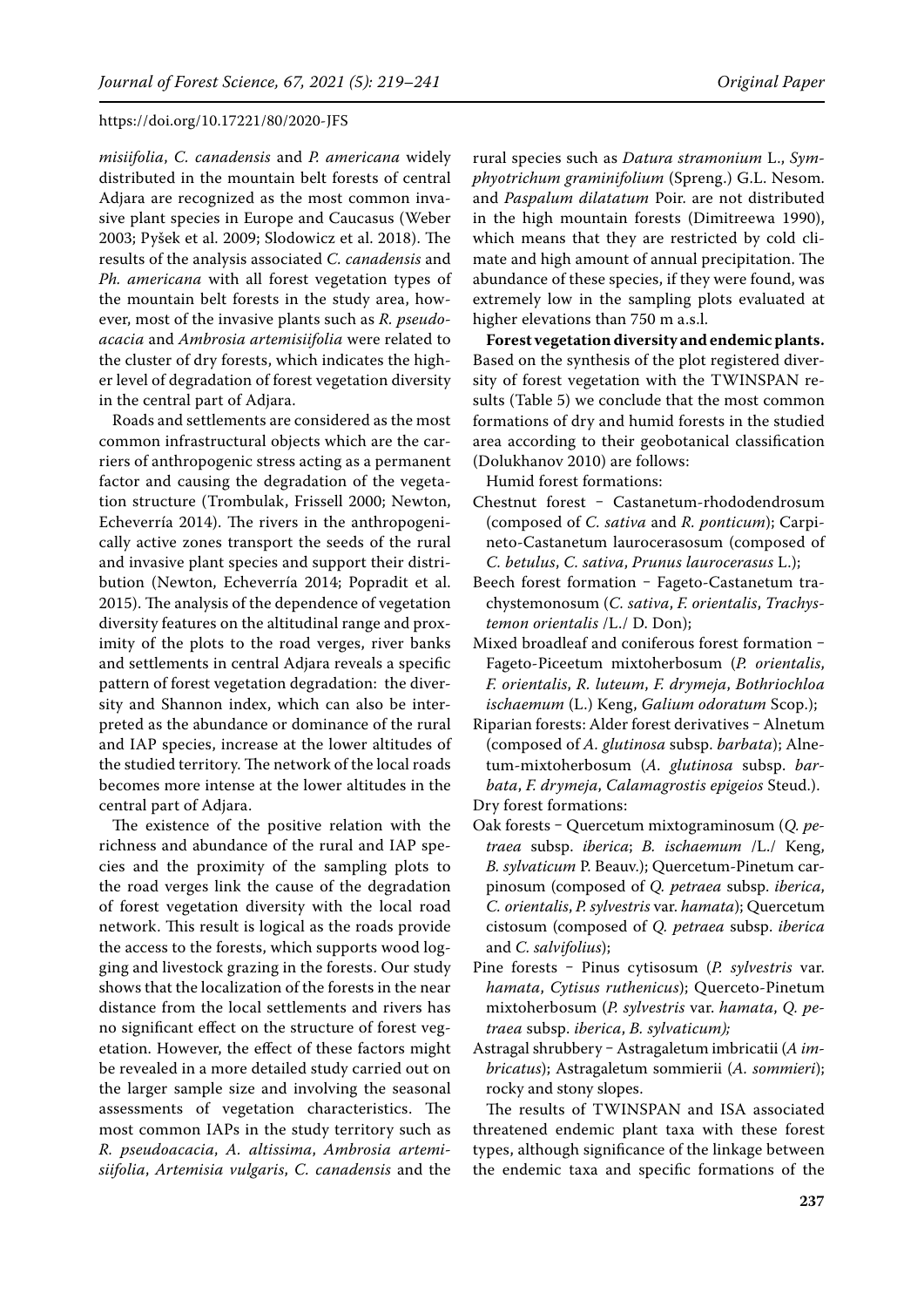forest vegetation diversity is low (Table 6). The results of TWINSPAN replaced the plot registered key species typical of the specific geobotanical formations of forest vegetation with the rural and widespread species of different vegetation types in the results because of the higher abundance and incidence of such species in the experimental plots. We consider that the degradation of the forests is the reason for receiving such result. The degradation fundamentally modifies the structure of forest vegetation diversity which is formed on the basis of the successional development of the forests. A scheme of the association of the threatened endemic species with the surveyed forest formations identified according the geobotanical classification of the forests of Georgia is provided in the supplementary materials of the article ([Table S1 in Elec](https://www.agriculturejournals.cz/web/jfs.htm?type=easForDoiArticle&id=80_2020-JFS)[tronic Supplementary Material\)](https://www.agriculturejournals.cz/web/jfs.htm?type=easForDoiArticle&id=80_2020-JFS).

Endemic taxa related to the humid forests are relatively widespread and their populations occur in the territories of Kintrishi and Machakhela National Parks. The exception is *G. krasnovii* small populations which occur in the surroundings of the Khala and Chakvistavi villages of the Kobuleti municipality outside the protected areas. The species has been treated as narrow endemic to Adjara for a long time, but the modern data on the distribution of this species indicates that it also occurs in Turkey (Manvelidze et al. 2009; McGough et al. 2014). *G. woronowii* is protected by the Convention on International Trade in Endangered Species (CITES) as the bulbs of this species are collected in the wild for commercial purposes in Georgia. For the reason of economic importance of the *G. woronowii* bulbs, both *G. woronowii* and *G. krasnovii* are threatened as the collectors of the bulbs cannot distinguish these species from each other (McGough et al. 2014).

The results of the literature-based review of the distribution of endemic plant taxa in Adjara show that the endemic plants related to the cluster of dry forests by the results of the ISA are less protected than the taxa related to humid forests (Table 6). The ranges of the endemic species which relate to dry forests with their distribution are not covered by the protected areas located in Adjara and there is a higher concentration of the rural and invasive alien species of plants in the distribution area of the dry type of forests than in the area covered by humid forests. This finding of our study indicates the strong threat of the erosion of the unique diversity

of vegetation of the dry type of forests distributed in central Adjara.

**Recommendations for nature conservation.**  Based on our findings, we recommend an optimized comprehensive approach to the management and protection of the forests in Adjara. Botanical importance of the forest types is a key factor to become crucial in the management plan of the forests of Adjara. The strict recommendation that we address to the LEPL (Legal Entity Under Public Law) "Adjara Forest Agency" (AFA), which manages the local forests, is to involve botanists specialists in the development of the forest management plan who will determine the threat statuses of the plant species based on the global (IUCN 2020), regional (Nakhutsrishvili et al. 2014) and local (Government of Georgia 2014, 2018) Red Lists; map the distribution of the near threatened and threatened plant species in the local forests according to these lists and add these data to the forest taxation bulletins. These data are important for the protection of the populations of endemic plant species of conservation priority in local forests, especially in the dry type of local forests as our study shows. Therefore, our study shows that the studied territory is abundant in IAP species due to the diversity degradation of forest vegetation. In this category of plants, three species: *A. artemisifolia*, *R. pseudoacacia* and *A. altisima* are categorized as invasive species which pose a high threat to the forests of Caucasus region (Slodowicz et al. 2018) and Europe (Drake 2009). This result indicates the importance of the development of a management plan of the IAPs in the forests of Adjara to support the sustainability of local forests. Strategy for the management of the forests of Adjara declared for 2015–2019 by AFA (2015) does not include any management plans of the IAPs and endemic plant taxa. We believe that the results of this study are important to take into consideration to fill this gap in future.

# **REFERENCES**

- AFA (2015): The Strategy for 2015–2019 yy. Available at http://environment.cenn.org/app/uploads/2016/09/72\_ AFA-StrategicPlan\_GEO\_15.04.2015.pdf (in Georgian).
- Ahmed Z., Krupnik T.J., Kamal M. (2018): Introduction to Basic GIS and Spatial Analysis Using QGIS: Applications in Bangladesh. Dhaka, CIMMYT – Bangladesh: 80–94.
- Akhalkatsi M. (2015): Forest Habitat Restoration in Georgia, Caucasus Ecoregion. Tbilisi, Mtsignobari: 102.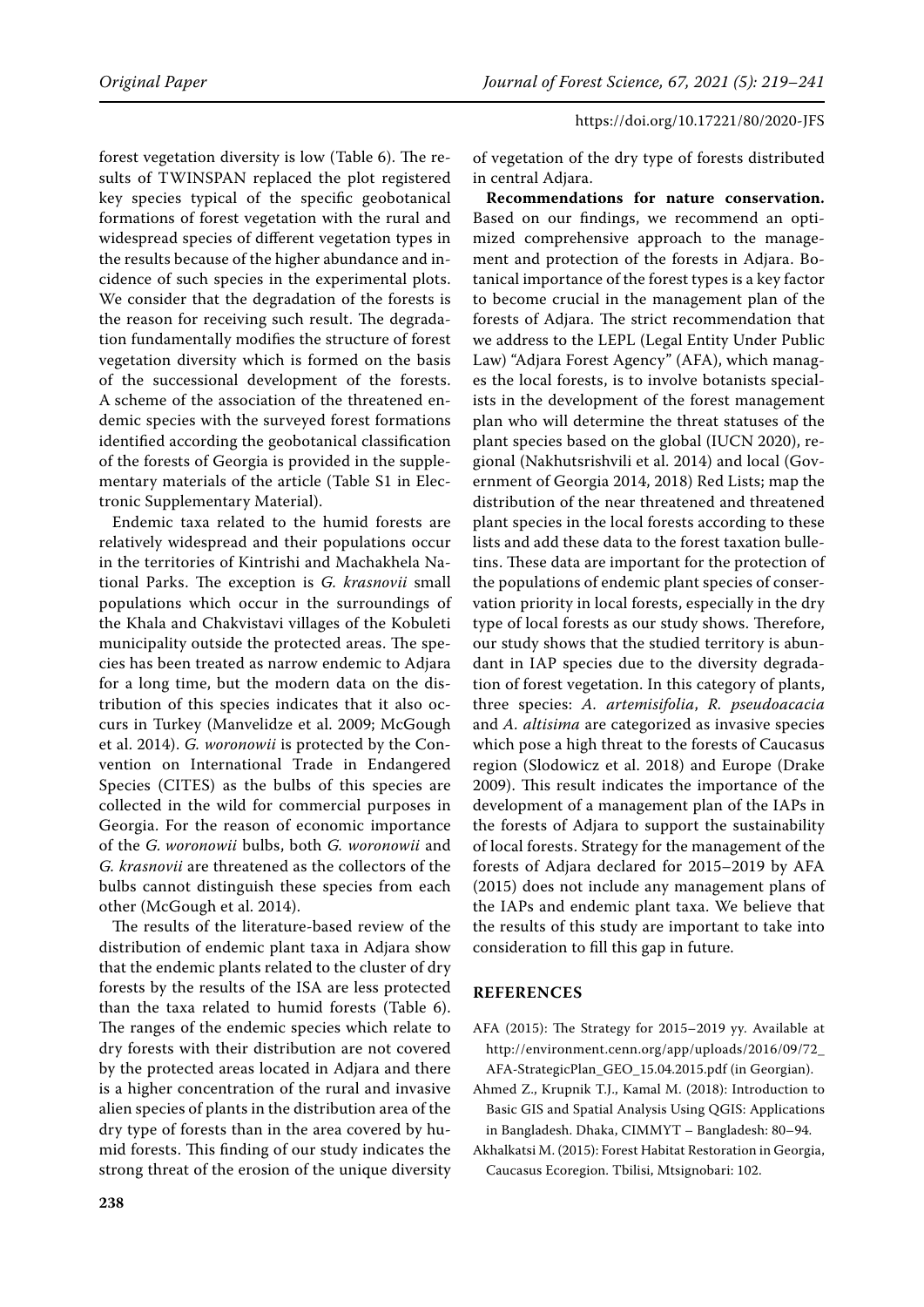- Akhalkatsi M., Tarkhnishvili D. (2012): Habitats of Georgia (Habitats of Natura 2000 in Georgia), Tbilisi. Available at: https://www.academia.edu/9088313/Habitats\_of\_Georgia
- Asatiani N., Janeliże O. (2009): History of Georgia: From Ancient Times to the Present Day. Tbilisi, Pub. House Petite: 488.
- Bonham C.D. (2013): Measurements for Terrestrial Vegetation. 2nd Ed. Chichester, Wiley-Blackwell: 358.
- Braun-Blanquet J. (1932): Plant Sociology. New York, McGraw-Hill: 539.
- Braund D., Nelson C. (1995): Georgia in Antiquity: A History of Colchis and Transcaucasian Iberia, 550 B.C.-A.D. 562. Oxford, Clarendon Press: 384.
- Davis S.D., Heywood V.H. (1994): Centres of Plant Diversity: A Guide and Strategy for Their Conservation. Vol. 1. Europe, Africa, South West Asia and the Middle East. Cambridge, IUCN Pub. Unit/WWF: 368.
- Davitadze R. (2013): Ajaris Daculi Teritoriebis Tkis Mtsenareuloba: Gavrtseleba, Ekologia, Topologia. [Ph.D. Thesis.] Batumi, Batumi Shota Rustaveli State University: 215. (in Georgian)
- Davlianidze M., Gviniashvili Ts., Mukbaniani M., Jinjolia-Imnadze L., Jugheli T. (2018): Sakartvelos Phloris Nomenklaturuli Nuskha. Tbilisi, Universal: 298. (in Georgian)
- De Cáceres M., Legendre P. (2009): Associations between species and groups of sites: indices and statistical inference. Ecology, 90: 3566–3574.
- Dai X., Page B., Duffy K.J. (2006): Indicator value analysis as a group prediction technique in community classification. South African Journal of Botany, 72: 589–596.
- Dimitreewa A.A. (1990): Opredelitel Rastenyi Adjaryi. Academy of the Science of Georgia, Batumi Botanical Garden. Tbilisi, Metsniereba: 327 (Vol. 1); 278 (Vol. 2). (in Russian)
- Dolukhanov A.G. (2010): Lesnaja Rastitelnost Gruzii. Tbilisi, Universal: 531. (in Russian)
- Drake J.A. (2009): Handbook of Alien Species in Europe. Invading Nature: Springer Series in Invasion Ecology Vol. 3. Dordrecht, Springer Netherlands: 427.
- Dufrêne M., Legendre P. (1997): Species assemblages and indicator species: The need for a flexible asymmetrical approach. Ecological Monographs, 67: 345–366.
- Elizbarashvili E.S., Chavchanidze Z.B., Elizbarashvili M.E., Maglakelidze R.V., Sulkhanishvili N.G., Elizbarashvili S.E. (2006): Soil-climatic zoning of Georgia. Eurasian Soil Science, 39: 1062–1065.
- Elzinga C.L., Salzer D.W., Willoughby J.W. (1998): Measuring and Monitoring Plant Populations. Technical Reference 1730-1. Denver, BLM National Business Center: 492.
- FAO (2011): Assessing Forest Degradation-towards the Development of Globally Applicable Guidelines. Forest

Resources Assessment Working Paper No. 177. Rome, FAO. Available at http://www.fao.org/3/i2479e/i2479e.pdf

- FAO (2018): The State of the World's Forests 2018 Forest Pathways to Sustainable Development. Rome, FAO. Available at http://www.fao.org/3/i9535en/i9535en.pdf
- Fick S.E., Hijmans R.J. (2017): WorldClim 2: new 1-km spatial resolution climate surfaces for global land areas. International Journal of Climatology, 37: 4302–4315.
- Government of Georgia (2014): Resolution No. 190 of 2014 of Georgian Government on "Red List" of Georgia. Available at http://www.fao.org/faolex/results/details/en/c/ LEX-FAOC167702
- Government of Georgia (2018): Law of Georgia on "Red List" and "Red Book" (No. 2356-IIS of 2003). Available at http://www.fao.org/faolex/results/details/en/c/LEX-FAOC137732
- Gagnidze R.I., Maier G., Nakhutsrishvili G.S. (2005): Vascular Plants of Georgia: A Nomenclatural Checklist. Tbilisi, Georgian Academy of Sciences: 247.
- Grandin U. (2006): PC-ORD version 5: A user-friendly toolbox for ecologists. Journal of Vegetation Science, 17: 843–844.
- Grossheim A.A. (1936): Analiz Flori Kavkaza. Baku, Nauka: 269. (in Russian)
- Hammer Ø., Harper D.A.T., Ryan P.D. (2001): PAST: Paleontological statistics software package for education and data analysis. Palaeontologia Electronica 4: 9.
- Hijmans R.J., Cameron S.E., Parra J.L., Jones P.G., Jarvis A. (2005): Very high-resolution interpolated climate surfaces for global land areas. International Journal of Climatology, 25: 1965–1978.
- Hill M.O. (1979): TWINSPAN A Fortran Program for Arranging Multivariate Data in an Ordered Two-way Table by Classification of Individual and Attributes. Ithaca, Cornell University Press: 90.
- IUCN (2017): Issues Brief Deforestation and Forest Degradation. Available at https://www.iucn.org/resources/ issues-briefs/deforestation-and-forest-degradation.pdf
- IUCN (2020): The IUCN Red List of Threatened Species. Version 2020-3. Available at https://www.iucnredlist.org
- IUSS Working Group WRB (2007): World Reference Base for Soil Resources 2006, first update 2007. World Soil Resources Reports No. 103. FAO, Rome.

Kent M. (2011): Vegetation Description and Data Analysis: A Practical Approach. Chichester, John Wiley & Sons: 629.

- Ketzkhoveli N. (1959): Sakartvelos Mtsenareuli Saphari. Tbilisi, Metsniereba: 441. (in Georgian)
- Khokhriakov A.P. (1991): Kserofilnaja Flora Adjaristskalskogo Ushelja I Ego Analiz. The Proceedings of Moscow Society of Naturalists, Series of Biology: 96: 102–117. (in Russian)
- Kolakovsky A.A. (1961): Rastitelni Mir Kolkhidi. Moscow, Publishing House of Moscow University: 518. (in Russian)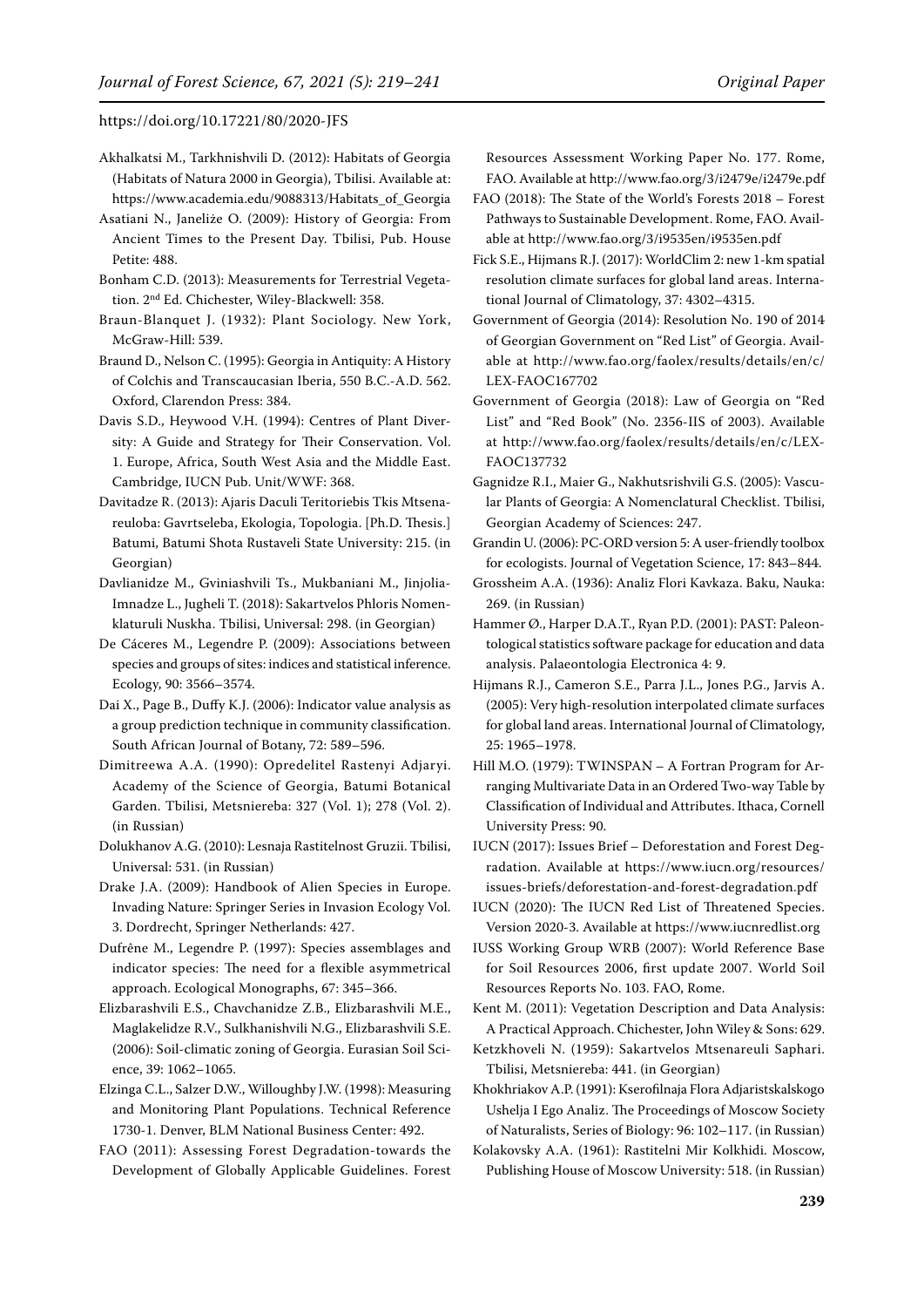- Lepš J., Šmilauer P. (1999): Multivariate Analysis of Ecological Data. České Budějovice, Faculty of Biological Sciences, University of South Bohemia: 110.
- Leuschner C., Ellenberg H. (2017): Ecology of Central European Forests: Vegetation Ecology of Central Europe. Vol. 1. Cham, Springer International Publishing: 1905.
- Magurran A.E. (2013): Measuring Biological Diversity. New York, John Wiley & Sons: 264.
- Manvelidze Z. (2009): Ajaris Botanikur-geografiuli Zonireba. Bulletin LELP Batumi Botanical Garden, 33: 74–87. (in Georgian)
- Manvelidze Z., Eminağaoğlu Ö., Memiadze N., Kharazishvili D. (2009): Species diversity and conservation priorities for endemic plants of Georgian-Turkish trans boundary zone in the West Lesser Caucasus corridor. In: Zazanashvili N., Mallon D. (eds.): Status and Protection of Globally Threatened Species in the Caucasus. Tbilisi, CEPF, WWF: 199–205.
- Maruashvili L. (1964): Sakartvelos Phizikuri Geografia. Tbilisi, Tsodna: 343 (in Georgian)
- McCune B., Mefford M.J. (1999): PC-ORD Multivariate Analysis of Ecological Data. Version 4 for Windows. Gleneden Beach, MjM Software Design: 237.
- McCune B., Grace J.B., Urban D.L. (2002): Analysis of Ecological Communities. Gleneden Beach, MjM Software Design: 300.
- McGough H.N., Kikodze D., Wilford R., Garrett L., Deisadze G., Jaworska N., Smith M.J. (2014): Assessing non-detrimental trade for a CITES Appendix II-listed plant species: the status of wild and cultivated *Galanthus woronowii* in Georgia. Oryx, 48: 345–353.
- Memiadze N. (2005): Adjaris Endemuri Phloris Mravalferovneba. [Ph.D. Thesis.] Tbilisi, Iv. Javakhishvili State University: 174. (in Georgian)
- Memiadze N., Manvelidze Z., Kharazishvili D., Davitadze R. (2013): Flora of Mtirala National Park. In: Duman M., Tiliki F., Tűferkçioğlu M. (eds.): Materials of the International Caucasian Forestry Symposium, Artvin, Oct 24–26, 2013: 247–252.
- Myers N., Mittermeier R.A., Mittermeier C.G., Da Fonseca G.A., Kent J. (2000): Biodiversity hotspots for conservation priorities. Nature, 403: 853–858.
- Nakhutsrishvili G. (2012): The Vegetation of Georgia (South Caucasus). Berlin, Springer: 256.
- Nakhutsrishvili G., Abdaladze O. (2017): Plant diversity of the central Great Caucasus. In: Nakhutsrishvili G., Abdaladze O., Batsatsashvili K., Spehn E., Körner C. (eds.): Plant Diversity in the Central Great Caucasus: A Quantitative Assessment. Cham, Springer: 177.
- Nakhutsrishvili G., Gagnidze R., Shetekauri Sh., Manvelidze Z., Memiadze N., Kharazishvili D., Batsatsashvili K. (2014): Georgia. In: Solomon J.C., Shulkina T.V., Schatz G.E. (eds.): Red List of Endemic Plants of the Caucasus: Armenia,

Azerbaidjan, Georgia, Iran, Russia, and Turkey. Saint Louis, Missouri Botanical Garden Press: 451.

- Newton A.C., Echeverría C. (2014): Analysis of anthropogenic impacts on forest biodiversity as a contribution to empirical theory. In: Coomes D.A., Burslem D.F.R.P., Simonson W.D. (eds.): Forests and Global Change. Cambridge, Cambridge University Press: 462.
- Olson D.M., Dinerstein E. (2002): The Global 200: Priority ecoregions for global conservation. Annals of the Missouri Botanical Garden, 89: 199–224.

Peet R.K., Roberts D.W. (2013): Classification of natural and semi-natural vegetation. In: van der Maarel E., Franklin J. (eds.): Vegetation Ecology. 2nd Ed. Chichester, Wiley-Blackwell: 28–70.

- Popradit A., Srisatit T., Kiratiprayoon S., Yoshimura J., Ishida A., Shiyomi M., Murayama T., Chantaranothai P., Outtaranakorn S., Phromma I. (2015): Anthropogenic effects on a tropical forest according to the distance from human settlements. Scientific Reports. 5: 14689.
- Pyšek P., Lambdon P.W., Arianoutsou M., Kühn I., Pino J., Winter M. (2009): Alien vascular plants of Europe. In: Drake J.A. (ed.): Handbook of Alien Species in Europe. Dordrecht, Springer: 43–61.
- QGIS Development Team (2018): QGIS v. 3.10. Geographic Information System User Guide. Open Source Geospatial Foundation Project. Available at https://docs.qgis.org/3.10/ en/docs/user\_manual/
- Slodowicz D., Descombes P., Kikodze D., Broennimann O., Müller-Schärer H. (2018): Areas of high conservation value at risk by plant invaders in Georgia under climate change. Ecology and Evolution, 8: 4431–4442.
- SPSS (2012): IBM SPSS Statistics, Version 21. Boston, Mass, International Business Machines Corp.
- Tabidze D., Tskhovrebashvili Sh. (2000): Sakartvelos Geographia, Nacili I: Phizikuri Geographia. Tbilisi, Metsniereba: 312. (in Georgian)
- The Plant List (2010): The Plant List, Version 1. Available at: http://www.theplantlist.org/
- Todradze G., Shavisvili P. (2018): Sakartvelos Bunebrivi Resursebi da Garemosdacva, Statistikuri Publikacia. Edited by V. Tsakadze. Tbilisi, Annual report of the National Statistics Office of Georgia: 67. (in Georgian)
- Trombulak S.C., Frissell C.A. (2000): Review of ecological effects of roads on terrestrial and aquatic communities. Conservation Biology, 14: 18–30.
- Tskhovrebashvili Sh. (1978): Ajara-Trialetis Mtagrekhilis Geomorphologia. Vol.1. Tbilisi, Tbilisi State University press: 294. (in Georgian)
- UNDP (2013): Climate Change Strategy of Adjara. United Nations Development Programme in Georgia. Tbilisi, UNDP in Georgia: 285.